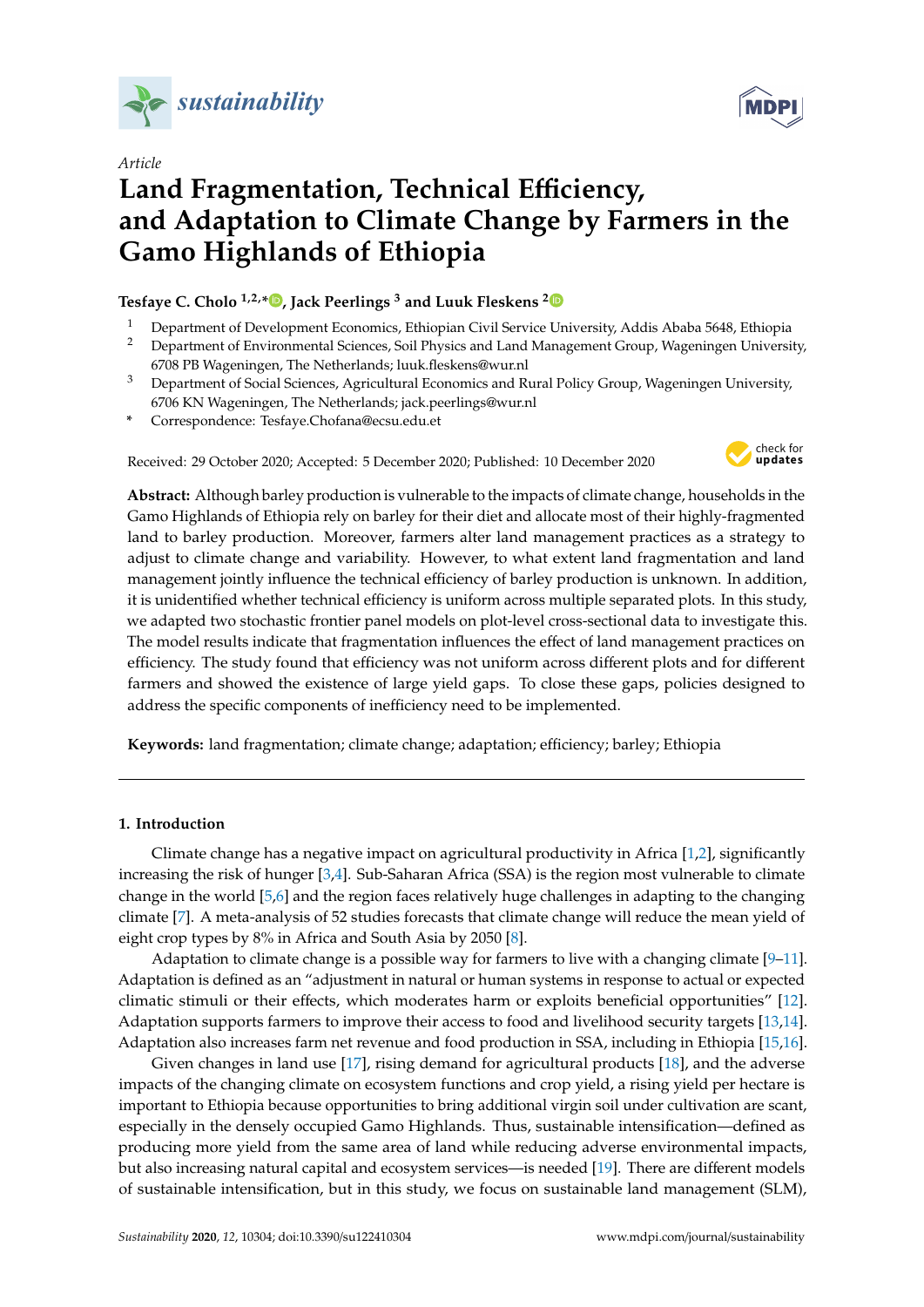which is deployed as a strategy for sustainable adaptation to climate change and variability. For this, we collected information on the application of SLM practices at the level of individual plots; for example, we inventoried the quantity of manure applied and the number and age of indigenous trees planted per plot—indicators that are usually measured only at the farm level. By practicing SLM, farmers can invest in a yield rise while reducing the adverse impacts of agriculture on natural resources and ecosystem functions [\[20](#page-12-13)[–22\]](#page-12-14).

Agricultural fields in the Gamo Highlands of Ethiopia are notably fragmented [\[23,](#page-12-15)[24\]](#page-12-16), and fragmentation is expected to increase due to the population boom, customary land inheritance rules, and the usufruct rights of farmers [\[25\]](#page-12-17). Land fragmentation (LF) refers to the production of crops on disjointed multiple plots [\[26,](#page-12-18)[27\]](#page-12-19). Previous studies have focused mainly on the effects of LF on productivity, inefficiency, and profit [\[28](#page-12-20)[–31\]](#page-13-0), overlooking how LF impacts on the technical inefficiency of SLM practices and how technical inefficiency can be plot-varying. This is the aim of this research. According to Koopmans [\[32\]](#page-13-1), for a technically efficient producer it is impossible to increase output without increasing input or decreasing the production of at least one output. A technically inefficient farmer has room to produce the same level of output with less of at least one input or could produce more output with the same inputs.

To our knowledge, no study has examined the interaction between the effects of LF and SLM adaptation practices on technical inefficiency. Moreover, most previous studies analysed yield and inefficiency on the level of the agricultural holding, but not on a plot level [\[33\]](#page-13-2). The assumption in earlier farm-level studies that inefficiency is plot-invariant is quite a strong one; in contrast, we assume that inefficiency can be both plot-invariant and plot-varying for a given farmer owning multiple disjointed plots. Although barley is a staple crop for millions of people, and the yield is affected by the changing climate and variability, so far, studies like Tan et al. [\[34\]](#page-13-3) have focused on the yield of cereals other than barley (such as rice, maize, and wheat). So, the purpose of this study is to examine how LF and SLM practices jointly influence technical inefficiency in barley production in the Gamo Highlands of Ethiopia. For this, we estimated (i) plot-invariant and plot-varying inefficiency and (ii) the interacted effects of LF and SLM practices on technical inefficiency. To explain these effects, we adapted stochastic frontier (SF) models for panel data (which are designed to work on farms observed over multiple periods) for use with cross-sectional data for farms with multiple plots. The paper is structured as follows: Section [2](#page-1-0) provides the theoretical and empirical explanation for adapting the SF models for panel data for use with cross-sectional data. Sections [3](#page-4-0) and [4](#page-6-0) present the data and empirical model. Section [5](#page-7-0) discusses the results and, finally, Section [6](#page-10-0) presents the conclusion.

#### <span id="page-1-0"></span>**2. Theoretical Framework**

Applications of SF models to examine productivity and efficiency dates back to Aigner et al. and Meeusen and van Den Broeck [\[35,](#page-13-4)[36\]](#page-13-5), and Rahmana, Niroula and Thapa and Tan et al. [\[31](#page-13-0)[–33\]](#page-13-2) have applied SF models to examine the effect of LF on output and technical efficiency. We assume that LF can either increase or reduce technical inefficiency. Moreover, we suppose that the effects of SLM practices on inefficiency are conditioned by the magnitude of the LF. First, fragmentation increases commuting costs and results in wastage of time and inputs (e.g., wastage of fertiliser due to leakage from containers when farmers work away from home). Furthermore, fragmentation holds farmers back from the maximisation of investments in land improvement in remote and small plots, and restricts available land use options and land management practices, which may lead to negative externality effects [\[37,](#page-13-6)[38\]](#page-13-7). For instance, although indigenous tree planting potentially reduces soil erosion and composted leaves can improve soil fertility, tree planting can compete with crops for water and cause border disputes on fragmented plots. Moreover, farmers in the Gamo Highlands can be reluctant to grow heavy staple crops (such as potatoes and ensete) in remote fields due to the burden of transporting the final products, although remote plots are as suitable as homestead plots for the production of these crops. However, fragmentation can reduce output loss by spreading production risks [\[39\]](#page-13-8).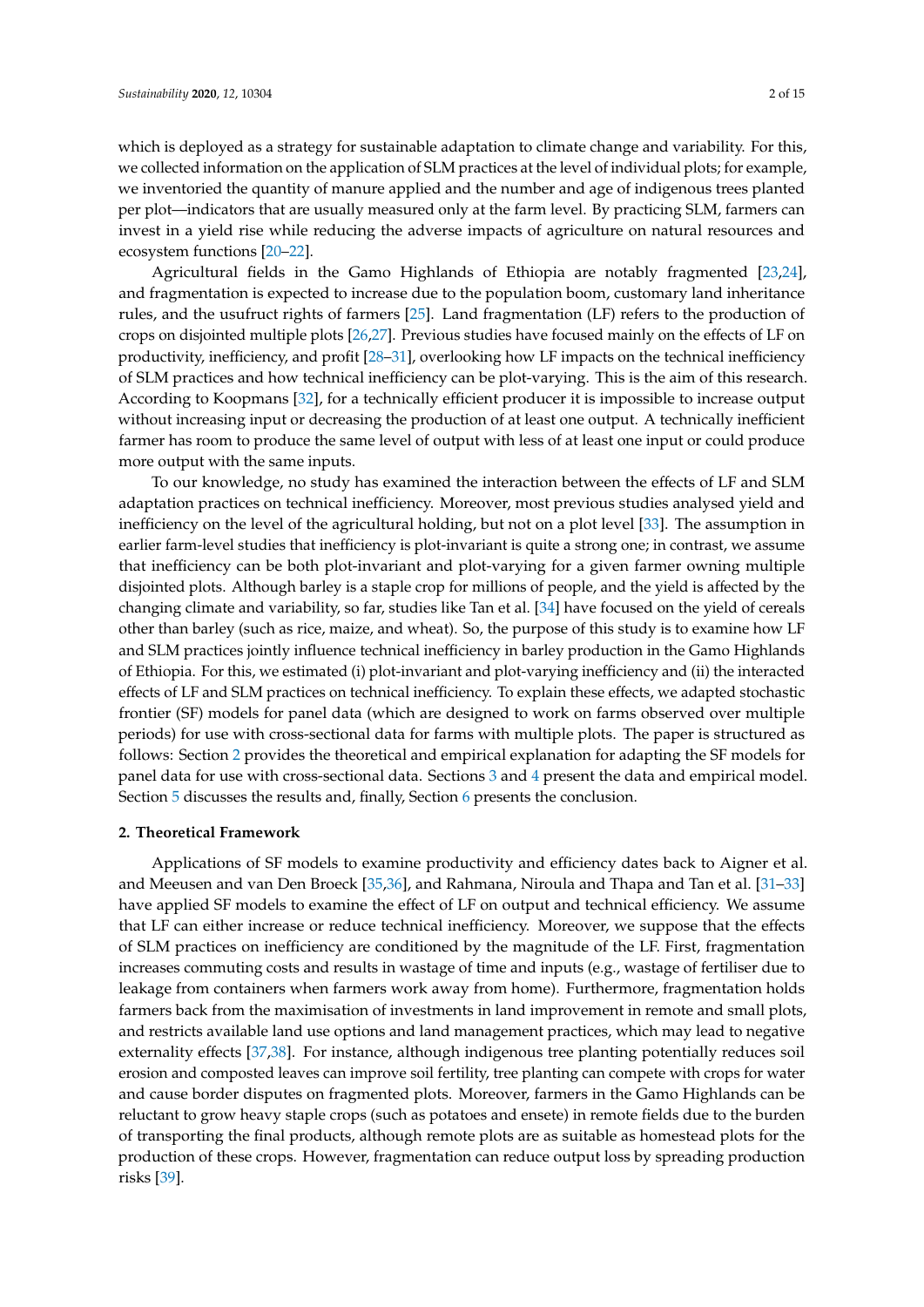In this study, we estimated two SF models for panel data: (i) an SF panel model with a multistage procedure developed by Kumbhakar et al. [\[40\]](#page-13-9), hereafter called the "random effects stochastic frontier (RESF) model"; and (ii) a "true" fixed effects SF model proposed by Greene [\[41\]](#page-13-10), hereafter called the "true fixed effects stochastic frontier (TFESF) model". The RESF and TFESF models are different; the former has two sources of inefficiency and the latter has one. We adapted these two panel models for a dataset containing cross-sectional plot-level data. As a consequence, in our model, the panel data has two dimensions: (i) the different farms and (ii) the two plots observed per farm. Collecting data on two plots for the same farmer allowed us to estimate both plot-invariant (persistent) efficiency and plot-varying (residual) efficiency.

First, the RESF model was adapted to divide technical inefficiency into persistent (plot-invariant) and residual (plot-varying) components. Moreover, the RESF model separates farmer effects from both persistent inefficiency and residual inefficiency. In doing so, the model avoids the upward bias in persistent inefficiency. Downward bias in overall efficiency is also avoided because persistent inefficiency is no longer confounded within farmer effects [\[40\]](#page-13-9). Persistent inefficiency is farmer specific (i.e., it reflects the effect of inputs like management and other unobserved inputs, which vary across farms). Persistent inefficiency can change only when there is a change in something that affects the management style of the farmer [\[42\]](#page-13-11), for example, a change in land ownership or the provision of training to farmers on innovative SLM practices.

However, residual efficiency is both farm- and plot-specific. Efficiency can vary from plot to plot for the same farmer. A farmer can diversify the quality, quantity, and type of investment in soil fertility improvement between plots because of land fragmentation. For instance, a farmer could be reluctant to undertake tree planting on small fragmented plots. In addition, a farmer can vary the quality and quantity of land improvement in different plots, due to the variation in the distance to the plots, the size of the plots, the soil type and fertility level of the plots, the susceptibility of the plots to erosion, and the slope of the plots. Additionally, LF could lower the farmer's propensity to innovate in land management. For instance, a farmer could avoid ground-breaking and labour-intensive land management practices in remote plots. It is also important to note that some land management practices can be uniform across plots for a given farmer (i.e., use of manure). For this, identifying persistent and residual components of inefficiency is vital, because they have different policy implications.

The RESF model, which separates farmer effects, persistent inefficiency, and plot-varying inefficiency, is specified as follows:

$$
y_{ij} = \beta_0 + x'_{ij}\beta + \mu_i - \eta_i + v_{ij} - u_{ij} \qquad i = 1, 2, ..., n \qquad j = 1, 2 \qquad (1)
$$

where, *yij* is the ln of barley output per hectare (ha) for farm *i* observed in plot *j*, and *xij* (in ln) is the vector of inputs allocated to plot *j* by the producer in farm *i* to realize *yij*. A parameter vector  $\beta$  characterises the structure of the production technology. The error term is decomposed into four constituents:  $\mu_i$  *and*  $v_{ij}$  are the noise while  $\eta_i$  *and*  $u_{ij}$  are non-negative inefficiency components. The random disturbance term *vij* is included to capture the effect of statistical noise on observed yield per hectare as a result of measurement errors, omitted variables, and favourable and unfavourable exogenous production shocks that are out of the producer's control. Moreover, µ*<sup>i</sup>* captures unobserved, producer-specific heterogeneities, which are plot-invariant. These random shocks can increase or decrease yield, ceteris paribus. However, η*<sup>i</sup> and uij* account for plot-invariant and plot-varying technical managerial constraints, respectively, resulting in the actual yield of plot *j* being different from its potential yield per hectare *yij* (i.e., technical inefficiency).

We used a multistep procedure to estimate the model: the parameters of the production function,  $β$ , (other than intercept and variance components) were estimated first without setting distributional assumptions on the error components [\[40,](#page-13-9)[43\]](#page-13-12). We used maximum likelihood in the next stage to estimate the efficiency components. To apply the procedure, we first had to rewrite Equation (1) as:

$$
y_{ij} = \beta_0^* + x_{ij}'\beta + \alpha_i + \varepsilon_{ij}
$$
 (2)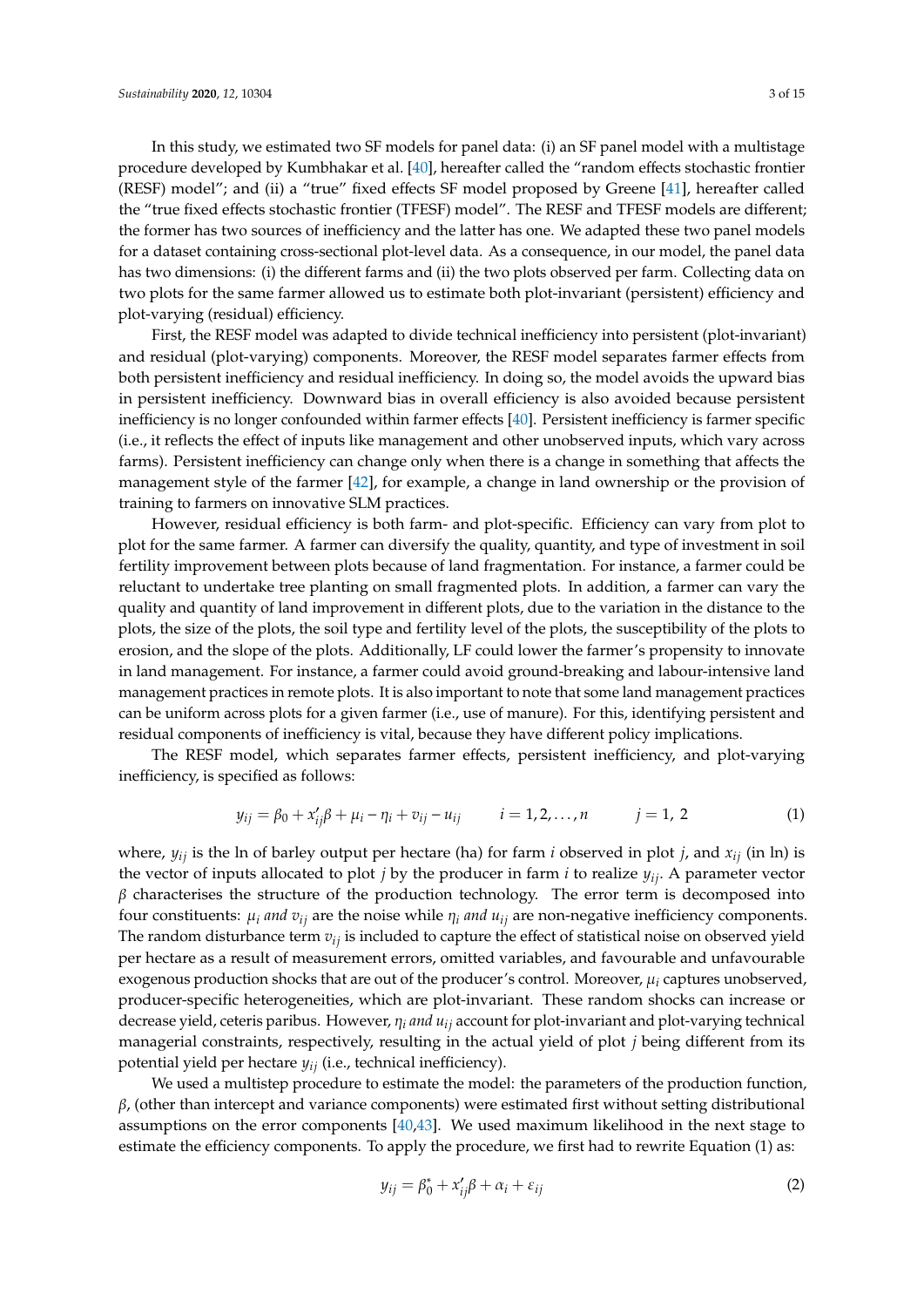where,  $\beta_0^* = \beta_0 - E(\eta_i) - E(u_{ij})$ ;  $\alpha_i = \mu_i - \eta_i + E(\eta_i)$  and  $\varepsilon_{ij} = v_{ij} - u_{ij} + E(u_{ij})$ . This specification allows a zero mean to be obtained, as well as constant variance for  $\alpha_i$  and  $\varepsilon_{ii}$  [\[40](#page-13-9)[,42\]](#page-13-11). Following Kumbhakar et al. [\[40\]](#page-13-9), Equation (2) can be estimated in three steps.

Step 1: Equation (2) is the commonly known specification for a random effects panel data model, thus the standard random effects panel regression yields estimated values for β represented as  $\hat{\beta}$ . This step also allowed the estimated values of  $\alpha_i$  and  $\varepsilon_{ij}$  (represented as  $\hat{\alpha}_i$  and  $\hat{\varepsilon}_{ij}$ ) to be obtained.

Step 2: Plot-varying technical inefficiency,  $u_{ij}$ , was obtained using estimated values of  $\varepsilon_{ij}$  from step 1, as:

$$
\varepsilon_{ij} = v_{ij} - u_{ij} + E(u_{ij})
$$
\n(3)

and by assuming  $v_{ij}$  is independent and identically distributed  $N\!\!\left(0,\,\sigma_v^2\right)$  and  $u_{ij}$  is  $N^+\!\!\left(0,\,\sigma_u^2\right)$ . This step gave a prediction of the plot-varying residual technical efficiency (RTE) component,  $\hat{u}_{ij}$ ,  $RTE = \exp(-\hat{u}_{ij})$ , for details see [\[40](#page-13-9)[,44\]](#page-13-13).

Step 3: To estimate plot-invariant or persistent technical efficiency, η*<sup>i</sup>* , we followed a procedure similar to step 2. To do this, we used the best linear predictor of  $\alpha_i$  from step 1, as:

$$
\alpha_i = \mu_i - \eta_i + E(\eta_i) \tag{4}
$$

and considering  $\mu_i$  is independent and identically distributed  $N\!\!\left(0,\,\sigma_\mu^2\right)$  and  $\eta_i$  is  $N^+\!\!\left(0,\,\sigma_\eta^2\right)$ , Equation (4) was estimated using the standard normal-half-normal SF model cross-sectionally [\[40](#page-13-9)[,44\]](#page-13-13). Estimates of the plot-invariant (i.e., persistent) technical inefficiency component, η*<sup>i</sup>* , were obtained using the procedure suggested by Jondrow et al. [\[44\]](#page-13-13). Persistent technical efficiency (PTE) was obtained from *PTE* =  $Exp(-\hat{\eta}_i)$ . The overall technical efficiency (OTE) was then obtained from the product of PTE and RTE [\[42\]](#page-13-11). That is,  $OTE = PTE \times RTE$ .

Second, the true fixed effects stochastic frontier (TFESF) model proposed by W. Greene [\[41\]](#page-13-10) was adapted to estimate the effect of plot-varying exogenous variables. The TFESF model was used, because in the RESF model with multistage procedure the means to accommodate heteroskedasticity has not yet been developed [\[40\]](#page-13-9). Moreover, the TFESF model allows the inefficiency to be heteroskedastic. For these reasons, we adapted the TFESF model to estimate the effect of exogenous covariates on technical inefficiency. For this, we analysed the TFESF model at two levels: (i) TFESF model I (i.e., restricted model, a model without interaction terms) and (ii) TFESF model II (i.e., unrestricted model, a model with interaction terms), comprising the effect of land fragmentation, SLM practices, and the interaction between LF and SLM practices on technical inefficiency. The TFESF model II was considered to examine whether or not the efficiency effects of SLM practices are conditioned by LF.

The specification of a TFESF model accounting for heteroskedasticity is:

$$
y_{ij} = \alpha_i + x'_{ij}\beta + \varepsilon_{ij}
$$
\n<sup>(5)</sup>

$$
\varepsilon_{ij} = v_{ij} - u_{ij} \tag{6}
$$

$$
v_{ij} \sim N\left(0, \sigma_v^2\right) \tag{7}
$$

$$
u_{ij} \sim N^+ \left(\mu_{ij}, \sigma_{ij}^2\right) \tag{8}
$$

$$
\mu_{ij} = z_{ij}\delta \tag{9}
$$

$$
\sigma_{ij}^2 = \exp(z_{ij}\gamma) \tag{10}
$$

where,  $y_{ij}$  represents output per hectare for farm *i* on plot *j*,  $x_{ij}$  are vectors of inputs, β is a technology parameter, α*<sup>i</sup>* , is farm-specific heterogeneity, *vij* is the noise, and *uij* is the inefficiency. The mean of inefficiency and heteroskedastic inefficiency are represented by  $\mu_{ij}$  and  $\sigma_{ij}^2$  respectively. The constant 1 and exogenous variables affecting inefficiency are represented by  $z_{ij}$ , while  $\delta$  and  $\gamma$  are the corresponding coefficient vectors, respectively.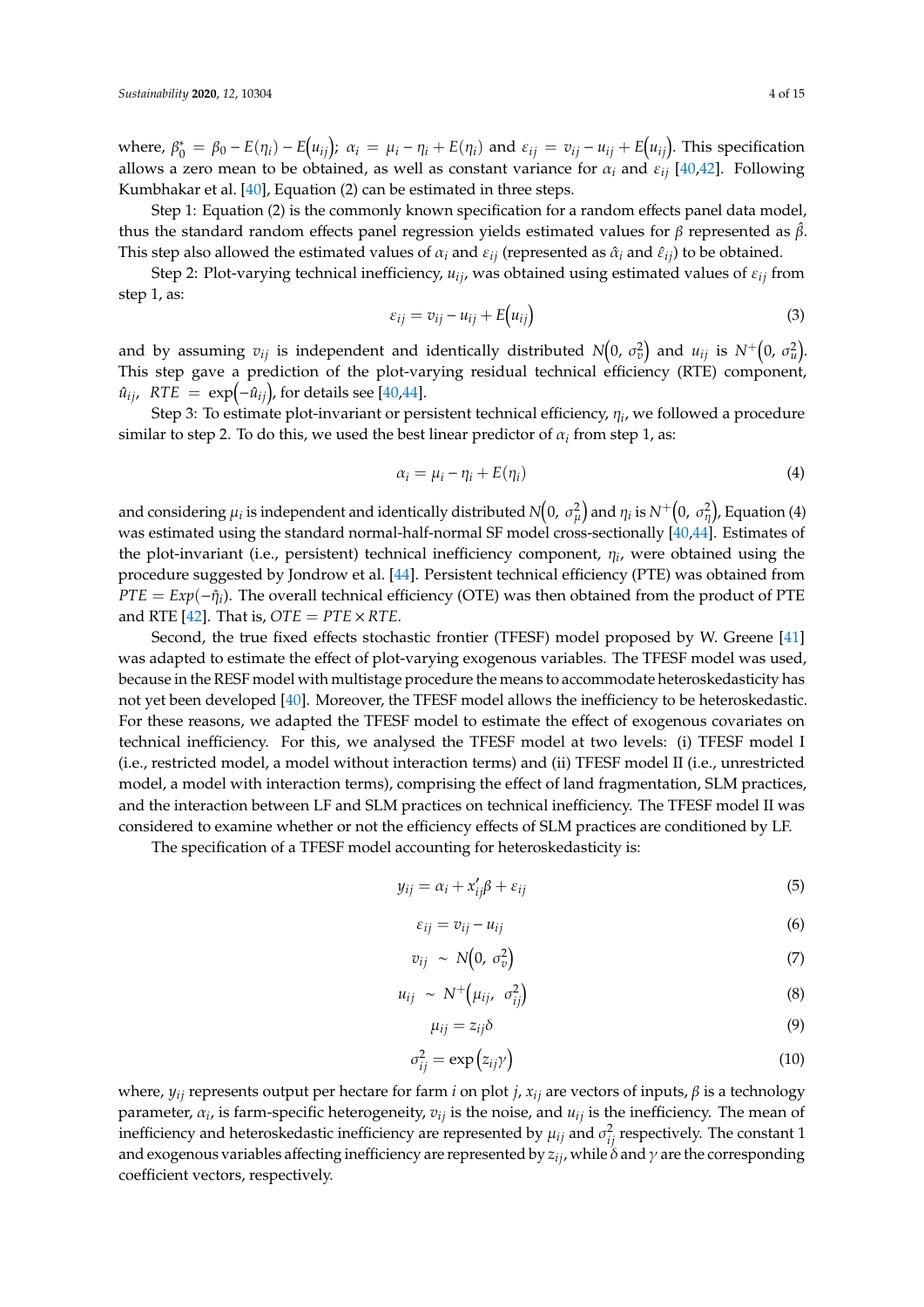## <span id="page-4-0"></span>**3. The Study Area and Data**

The study area, the Gamo Highlands, is located high above the East African Great Rift Valley. The mountain chains of the Gamo Highlands are characterised by a predominance of ensete and cereal-based cropping systems and livestock production. Barley is the predominant crop and is produced mainly for consumption rather than for market. Weaving is the second most dominant livelihood strategy.

Lack of working capital, limited endowments of agricultural land, and land fragmentation influence land use, investment in land improvement, and agricultural production in Ethiopia [\[45\]](#page-13-14). Moreover, farmers in Ethiopia have only land use rights, and land cannot be used as collateral. These limited land use rights decrease the propensity of farmers to invest in land improvement.

The data for this study was obtained from a household survey. Farmers' socioeconomic features and plot-level data were collected from Done kebele (a 'kebele' is a lower-level administrative unit in Ethiopia). Done kebele is part of Dita woreda (a 'woreda' is a higher-level administrative unit comparable to a province), which is located in the Gamo Highlands. Plot-level data collection was limited to a single kebele and two plots per farm, because gathering information on land management practices (e.g., the amount of manure applied and the number of native trees planted) for multiple plots per owner is demanding. Moreover, the two plots selected per farm were far from each other and it is difficult to trace plots, thus a guide from each farm was used to indicate the two plots selected per farm requiring substantial commuting costs. A stratified random sampling technique was followed to select plots. A hundred households were surveyed in the 2016 "meher" season (the main barley production season). Using a simple random sampling approach, two barley plots per farm were selected: a homestead plot close to home randomly selected from homestead barley plots per farm, and a remote (the furthest) plot from home randomly selected from remote barley plots. Farmers who had only either a homestead or a remote plot were not included. Plot-level data was fully collected for 184 plots belonging to 92 farmers. Geolocation data collected by experts employed by the local government using global positioning system (GPS) devices was used as secondary data to calculate farm-level fragmentation indicators. Table [1](#page-4-1) presents a summary of the data used for this study.

<span id="page-4-1"></span>

| <b>Variables</b> | <b>Description of Variables</b>                                    | $\%$ | Mean | <b>SD</b> | Min              | Max          |
|------------------|--------------------------------------------------------------------|------|------|-----------|------------------|--------------|
| In (Output)      | Barley yield per ha observed in plot j, kg                         |      | 7.43 | 0.91      | 4.47             | 10.69        |
|                  | Inputs                                                             |      |      |           |                  |              |
| ln (Manure)      | Manure applied per ha on plot j, kg                                |      | 3.96 | 2.06      | $\mathbf{0}$     | 7.73         |
| ln (Labour)      | Family labour available to be used per ha on plot j in 2015, hours |      | 5.92 | 1.22      | 2.17             | 8.95         |
| In (Fertiliser)  | Chemical fertiliser applied per ha on plot j, kg                   |      | 5.39 | 1.87      | $\mathbf{0}$     | 10.03        |
|                  | Plot-invariant causes of inefficiency                              |      |      |           |                  |              |
|                  | <b>Education and experience</b>                                    |      |      |           |                  |              |
| Literacy         | 1 if household head can read and write                             | 25   | 0.25 | 0.43      | $\boldsymbol{0}$ | $\mathbf{1}$ |
| Experience       | Farming experience, years                                          |      | 35.6 | 16.9      | 1                | 76           |
|                  | Land fragmentation indicators                                      |      |      |           |                  |              |
| Plot             | Number of plots                                                    |      | 25.5 | 16.3      | 2                | 80           |
| <b>SFI</b>       | Simpson index for land fragmentation                               |      | 0.87 | 0.1       | 0.5              | 0.97         |
| <b>Distance</b>  | Sum of non-overlapping distance from home to all plots, km         |      | 2.8  | 1.6       | 0.2              | 7.2          |
| Land             | Total land holding size, ha                                        |      | 1.6  | 1.5       | 0.13             | 8.32         |
|                  | Plot-varying causes of inefficiency                                |      |      |           |                  |              |
|                  | Plot characteristics                                               |      |      |           |                  |              |
| Slope            | 1 if slope of barley plot j is steep                               | 26   | 0.26 | 0.44      | $\boldsymbol{0}$ | 1            |
| Fertility        | 1 if barley plot j is fertile                                      | 31   | 0.32 | 0.47      | $\Omega$         | 1            |
| Distance 1       | Distance to a barley plot j from home, km                          |      | 0.71 | 0.66      | 0.001            | 2.7          |
| Land 1           | Plot j allocated for barley production, ha                         |      | 0.08 | 0.09      | 0.002            | 0.61         |
|                  | <b>SLM</b> practices                                               |      |      |           |                  |              |
| Legume           | 1 if legume applied on plot j last year                            | 65   | 0.65 | 0.48      | $\mathbf{0}$     | 1            |
| Indigenous       | 1 if indigenous tree planted on plot j                             | 46   | 0.46 | 0.50      | $\mathbf{0}$     | 1            |
| Seed             | 1 if quality barley seed used on plot j                            | 42   | 0.42 | 0.50      | $\theta$         | 1            |
| Obs.             | Number of observations                                             |      |      |           |                  | 184          |

| Table 1. Summary statistics of variables. |  |  |  |  |  |
|-------------------------------------------|--|--|--|--|--|
|-------------------------------------------|--|--|--|--|--|

Source: survey data.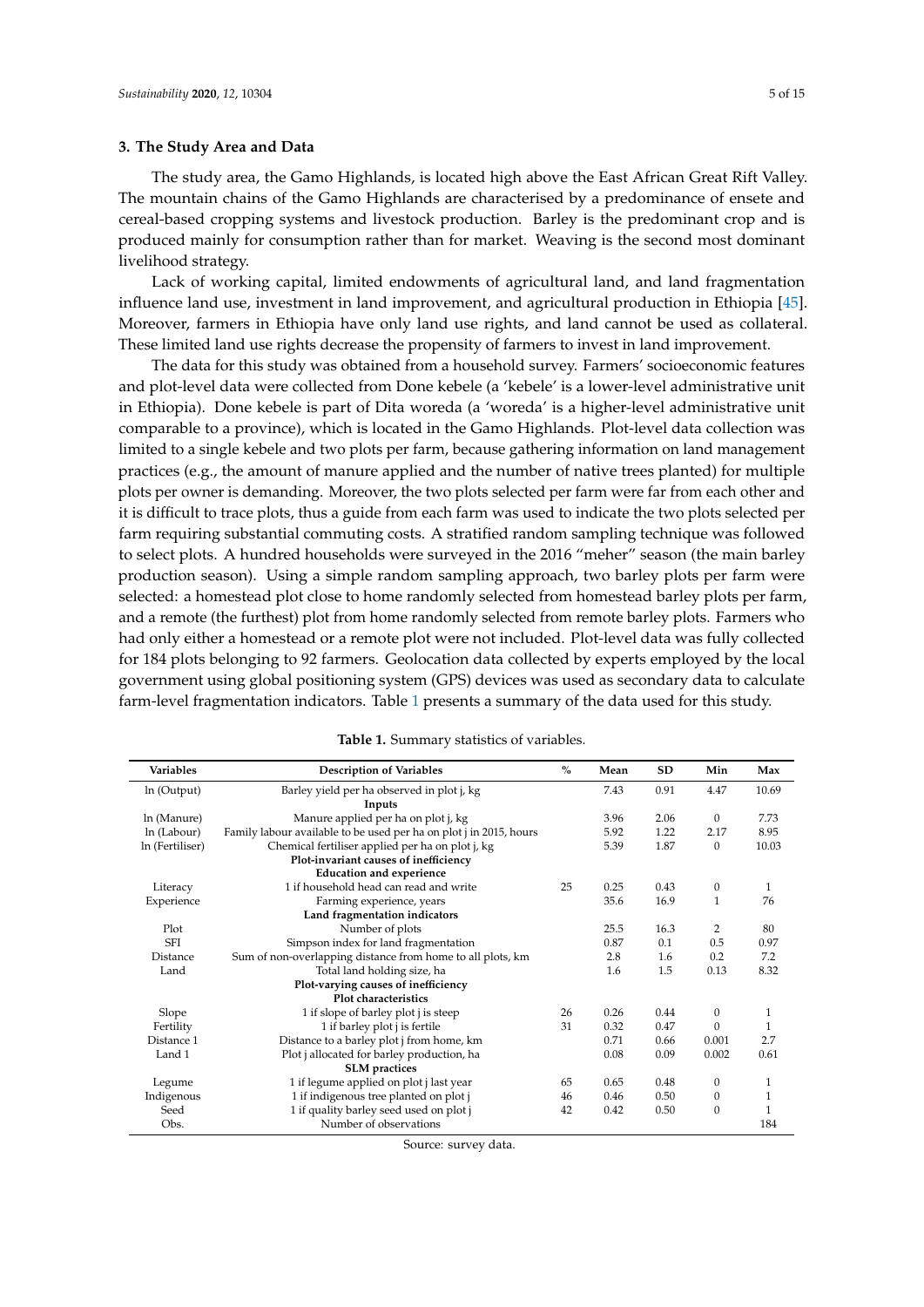### *3.1. Output*

The average annual barley yield of a plot was 2790 kg per hectare (ha) for the main crop production (e.g., *meher*) season 2015. Although investment in soil improvement in nearby plots is high, the average yield of a plot close to home was 2455 kg, which is not significantly different from the yield in a remote plot, which was 3126 kg per ha. Plots close to home were a mean distance of 0.36 km from home, while remote plots were 1.1 km away from home on average.

# *3.2. Inputs*

The main inputs for barley production in the study area are land, labour, manure, and chemical fertiliser. Plot size is an important factor of production; on average, households farm 1.6 hectares of land on 26 plots. Scale inefficiencies in production and poor investment in land quality improvement are inevitable for small plots, leading to high production inefficiency. Family labour is the main source of labour. The availability of family labour is expected to increase yield by increasing the application of land management practices and post-harvest crop management that cuts down the loss of yield through insects and livestock. As labour use per plot is not known, we calculated it by multiplying the adult equivalent family labour size (adult equivalent labour =  $(0.25 \times$  household size age 10–14) +  $(1 \times$  household size age  $15-65$ ) +  $(0.75 \times$  household size age > 65)) by the share of hours (share of hours a labourer worked = 52 weeks  $\times$  6 days  $\times$  8 hours  $\times$  land [1](#page-4-1) ÷ land (see Table 1 for land 1 and land)) members of the family worked on a specific barley plot.

## *3.3. Land Fragmentation Indicators*

Although we have various indicators to measure LF to capture different dimensions of LF, we employed two plot-varying LF indicators, barley plot size and the distance to barley plot from home for estimation.

The non-overlapping distance from the homestead to the barley plot and the Simpson index for LF are plot-invariant indicators described in Table [1](#page-4-1) to show the fragmentation status in the study area. We followed the approach of Hung et al. [\[46\]](#page-13-15) to measure the Simpson index. The Simpson index value ranges from 0 (when a household has a single plot) to 1 (when a household has many plots). GPS devices were used to measure the distance to, and size of, the barley plots.

We considered two prominent debates on the relationship between LF and efficiency. First, that LF reduces efficiency [\[28](#page-12-20)[,31](#page-13-0)[,47,](#page-13-16)[48\]](#page-13-17) and, second, that multiple plot ownership increases technical efficiency, which was found to be the case in China [\[34\]](#page-13-3), implying the existence of variation effects. LF decreases expected output but reduces output variation from year to year and increases the minimum output in the worst year in India [\[49\]](#page-13-18). Wan and Cheng [\[50\]](#page-13-19) showed that the adverse effects of LF on returns to scale and output are too small in China to recommend radical land policy reform. Based on the finding of these previous studies, we expected that the notable LF in our study area would reduce technical efficiency.

### *3.4. SLM Practices*

The SLM practices considered in this study are the practices that farmers apply to adapt to a changing climate and the climate variability that they have observed in the last 25 years. The selection of practices was as follows: first we surveyed 13 SLM practices that potentially increase soil fertility and control soil erosion. Second, we asked farmers whether or not they had perceived climate change and variability (i.e., a change in temperature, precipitation, or barley productivity) in the last 25 years. Third, farmers were asked whether or not they were altering practices with the intention of adapting to climate change and variability. Farmers who said that they had responded to perceived climate change were considered "adapters". If a farmer did not perceive climate change, but changed their SLM practices, (s)he was still considered to be an autonomous adapter. We collected plot-level data on four SLM practices that are significantly correlated with farmers' perceptions of climate change. These were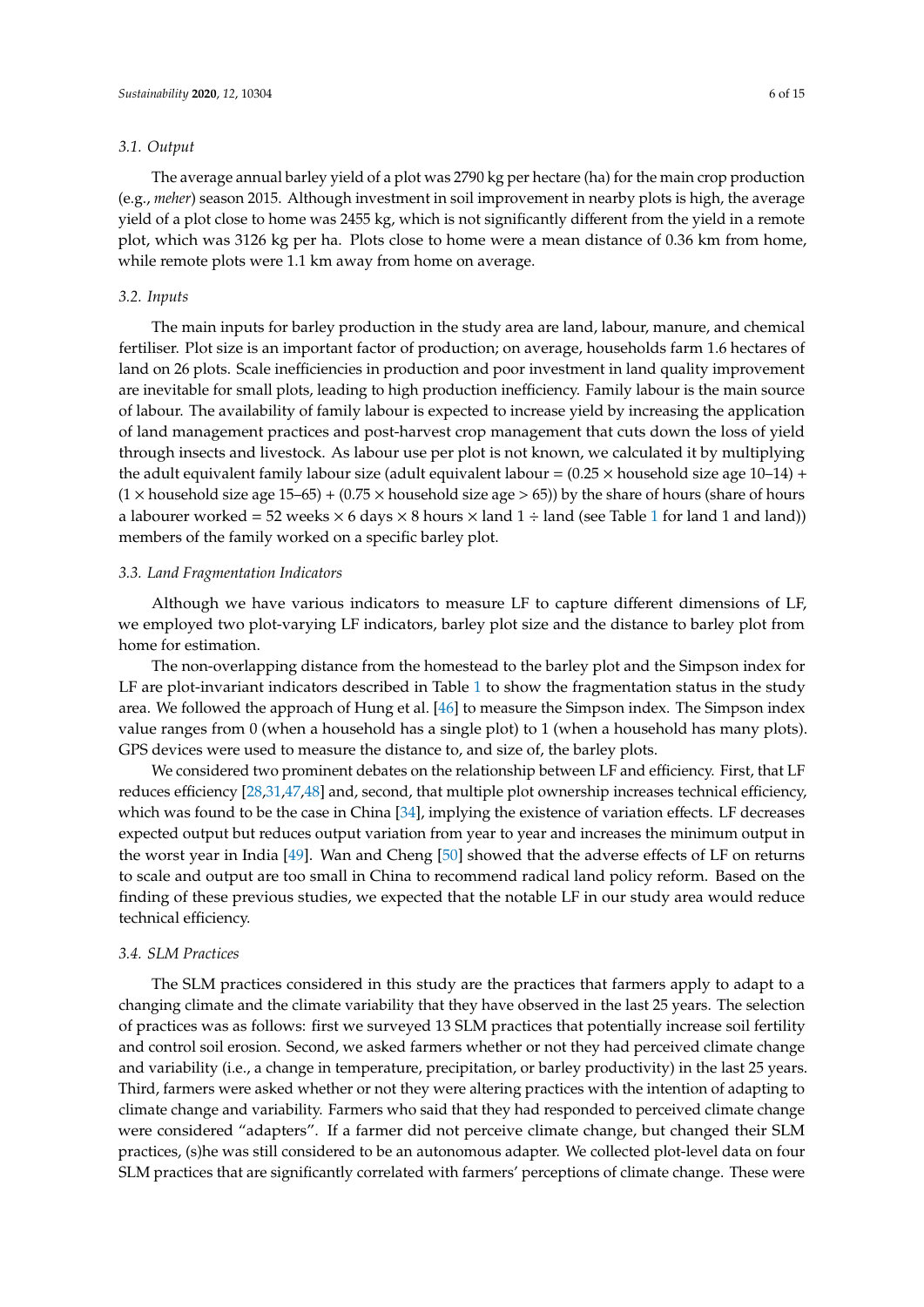manure application, indigenous tree planting, legume–barley rotation (e.g., planting legumes following barley production in the same plot in the next production season or year), and the use of quality seed (see Table [1\)](#page-4-1).

The deployment of these practices is important in maintaining profitable agriculture and to sufficiently feed the growing population, while preserving the natural capital and ecosystem services [\[51\]](#page-13-20). Effective investment in land increases resilience and soil quality, which in turn leads to efficiency improvement. Land management practices, such as the amount of manure applied and local trees planted, are assumed to increase productivity and efficiency by compensating for, or decreasing, soil loss.

The technical efficiency effects of the interaction between SLM and LF indicators can either be positive or negative. LF could increase inefficiency as it increases commuting costs. LF also discourages innovation in the use of SLM practices and the quality of investment in soil upgrading could be higher in homestead plots than in remote plots. For instance, the amount of manure applied or age and number of local trees planted per hectare are expected to decrease as the plot gets far away from the homestead.

#### *3.5. Plot Characteristics*

Plot characteristics are expressed using dummies for soil fertility and the slope of a plot. We assumed that the adverse effects of low soil fertility and slope on productivity and efficiency can be offset by effective land management practices.

## *3.6. Education and Experience*

Household education and farming experience influence technical efficiency by influencing the capacity and know-how of farmers to combine factors of production and utilise available technology [\[52,](#page-13-21)[53\]](#page-13-22). However, these variables are plot-invariant and not used as explanatory variables for the main analysis.

## <span id="page-6-0"></span>**4. Empirical Model**

For the stochastic production frontier, the translog specification for the yield of the *j*th plot of farm *i* was selected:

$$
j = \beta_0 + \sum_{m=1}^{3} \beta_m \ln x_{mij} + \frac{1}{2} \sum_{m=1}^{3} \sum_{r=1}^{3} \beta_{mr} \ln x_{mij} \cdot \ln x_{rij} + \mu_i - \eta_i + v_{ij} - u_{ij}
$$
(11)

where, ln *yij* is the natural logarithm of output per ha for farm *i* observed in plot *j* in 2015 in the *meher* season, and *xmij* and *xrij* are the amounts of input *m* or *r* used for barley production on plot *j* by farmer *i*, and βs are the coefficients for the inputs of the frontier model.

The technical inefficiency  $u_{ij}$  of farm  $i$  is expressed as follows:

$$
u_{ij} = \delta_0 + \sum_{s=1}^{2} \delta_s L F_{sij} + \sum_{w=1}^{4} \tau_w S L M_{wij} + \sum_{s=1}^{2} \sum_{w=1}^{4} \pi_{sw} L F_{sij} \times S L M_{wij} + \sum_{k=1}^{2} \rho_k P_{kij} + \omega_{ij}
$$
(12)

where, *uij* is the non-negative, unobservable random variable that captures the technical inefficiency of farm *i* for plot *j*. In *SLMwij*, *w* is the land management practice that is deployed as an adaptation strategy on plot *j* of farm *i*, and *LFsij* is the plot-varying LF indicator *s* for plot *j* of farm *i*. The joint effect of LF indicators and SLM practices on barley output is given by *LFsij* × *SLMwij*. *Pkij* is fertility or slope level *k* for plot *j* of farm *i*. The letters of the Greek alphabet in Equation (12) stand for the coefficients of the covariates explaining inefficiency, while  $\omega_{ij}$  is the error term for technical inefficiency. The maximum likelihood estimation for the RESF model, as discussed in Equations (1)–(4), was carried out to estimate Equation (11). The STATA ado file in STATA version 13.1 developed by Kumbhakar et al. [\[42\]](#page-13-11) was used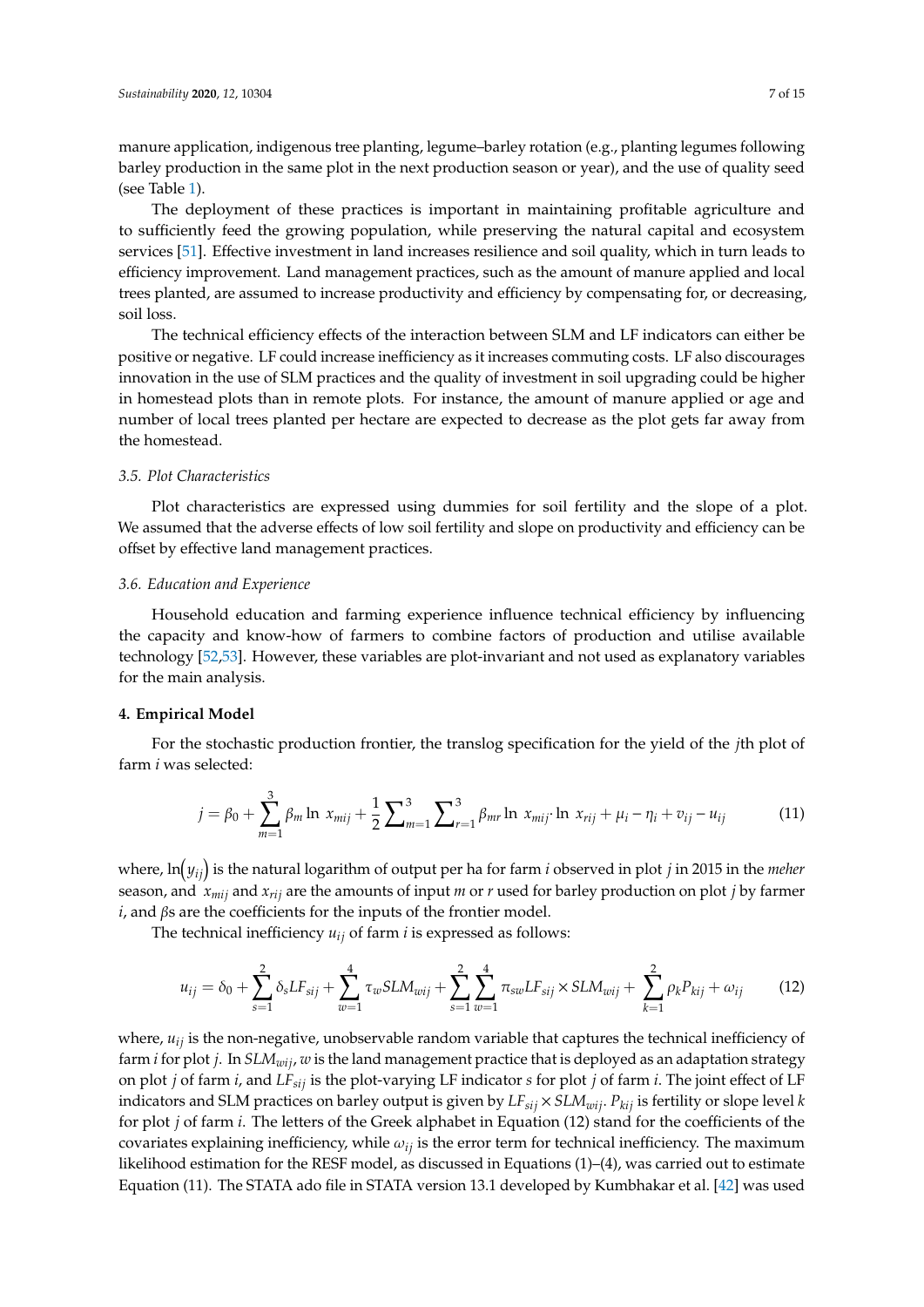to execute the estimation of  $\beta s$  and the efficiency components (OTE, RTE, and PTE) in the multistep procedure. However, the maximum likelihood estimation for the TFESF model, as discussed in Equations (5)–(10), was carried out to estimate Equations (11) and (12) in one step. In this way, the  $\beta s$ and the coefficients of the inefficiency variables were estimated jointly. To estimate the parameters of the TFESF model, the 'sfpanel' syntax in the STATA version 13.1 was used.

The general likelihood ratio (LR) test statistic,  $\lambda = 2 \ln L(H_1) - \ln L(H_0)$ , is twice the difference between maximum log likelihood values of the unrestricted and restricted model. The LR test was applied: (i) to examine the existence of technical inefficiency, (ii) to determine functional form (i.e., translog versus Cobb–Douglas function), and (iii) to test the importance of SLM practices and LF or interaction between SLM and LF in explaining technical inefficiency.

# <span id="page-7-0"></span>**5. Results and Discussion**

The results are presented in the following four sub-sections. The first sub-section discusses the results of hypotheses tests (Table [2\)](#page-7-1), the second discusses the output elasticities of the production frontier estimation (Table [3\)](#page-7-2), the third describes the components of efficiency (Table [4\)](#page-8-0), and the fourth discusses the causes of inefficiency for restricted (i.e., model I, for which the interaction terms are not controlled) and unrestricted (i.e., model II, for which the interaction terms are considered as factors affecting efficiency) TFESF models (Table [5\)](#page-8-1). Two SLM practices, legume and quality seed use, were not considered as interaction terms as model II does not converge with inclusion of these two variables as interaction terms.

<span id="page-7-1"></span>

| Model           |                   | <b>Test</b><br><b>Statistics</b> | A.1<br><b>No</b><br>Technical<br>Inefficiency | A.2<br><b>TL Model</b><br>vs. CD<br>Model | A.3<br><b>Joint Effect of</b><br><b>LF</b> Indicators<br>Is Zero | A.4<br><b>Joint Effect of</b><br><b>SLM Practices</b><br>Is Zero | A.5<br>No<br>Interaction<br>Effect |
|-----------------|-------------------|----------------------------------|-----------------------------------------------|-------------------------------------------|------------------------------------------------------------------|------------------------------------------------------------------|------------------------------------|
|                 |                   |                                  |                                               | $\beta_{mr}=0$                            | $\delta_s=0$                                                     | $\tau_{w}=0$                                                     | $\pi_{sw} = 0$                     |
|                 | Equation $(11)$   | $\lambda$                        | 4.86                                          | 23.13                                     |                                                                  |                                                                  |                                    |
| <b>RESF</b>     |                   | df                               |                                               | 6                                         |                                                                  |                                                                  |                                    |
|                 |                   | <i>p</i> -value                  | 0.025                                         | 0.000                                     |                                                                  |                                                                  |                                    |
|                 |                   | decision                         | rejected                                      | rejected                                  |                                                                  |                                                                  |                                    |
| <b>TFESF II</b> |                   | λ                                | 647.104                                       | 462.90                                    | 8.05                                                             | 42.56                                                            | 13.23                              |
|                 | Equations         | df                               |                                               | 7                                         | $\overline{2}$                                                   | 4                                                                | 8                                  |
|                 | $(11)$ and $(12)$ | $\nu$ -value                     | 0.000                                         | 0.000                                     | 0.020                                                            | 0.000                                                            | 0.010                              |
|                 |                   | decision                         | rejected                                      | rejected                                  | rejected                                                         | rejected                                                         | rejected                           |

**Table 2.** Summary of hypotheses tests.

<span id="page-7-2"></span>

| Variables        | Model I             |           | Model II            |           |  |
|------------------|---------------------|-----------|---------------------|-----------|--|
|                  | <b>Elasticities</b> | <b>SE</b> | <b>Elasticities</b> | <b>SE</b> |  |
| ln (Labour)      | $0.2280$ ***        | (0.0580)  | 0.0970              | (0.0737)  |  |
| ln (Manure)      | $0.2125$ ***        | (0.0228)  | $0.2133$ ***        | (0.0322)  |  |
| In (Fertiliser)  | $0.5595$ ***        | (0.0499)  | $0.5064$ ***        | (0.0543)  |  |
| Seed             |                     |           | $0.0960$ ***        | (0.0233)  |  |
| Indigenous       |                     |           | $0.0504$ **         | (0.0212)  |  |
| Legume           |                     |           | 0.0369              | (0.0272)  |  |
| Returns to scale | 1.08                |           | 1.00                |           |  |

\*\*\* *p* < 0.01, \*\* *p* < 0.05.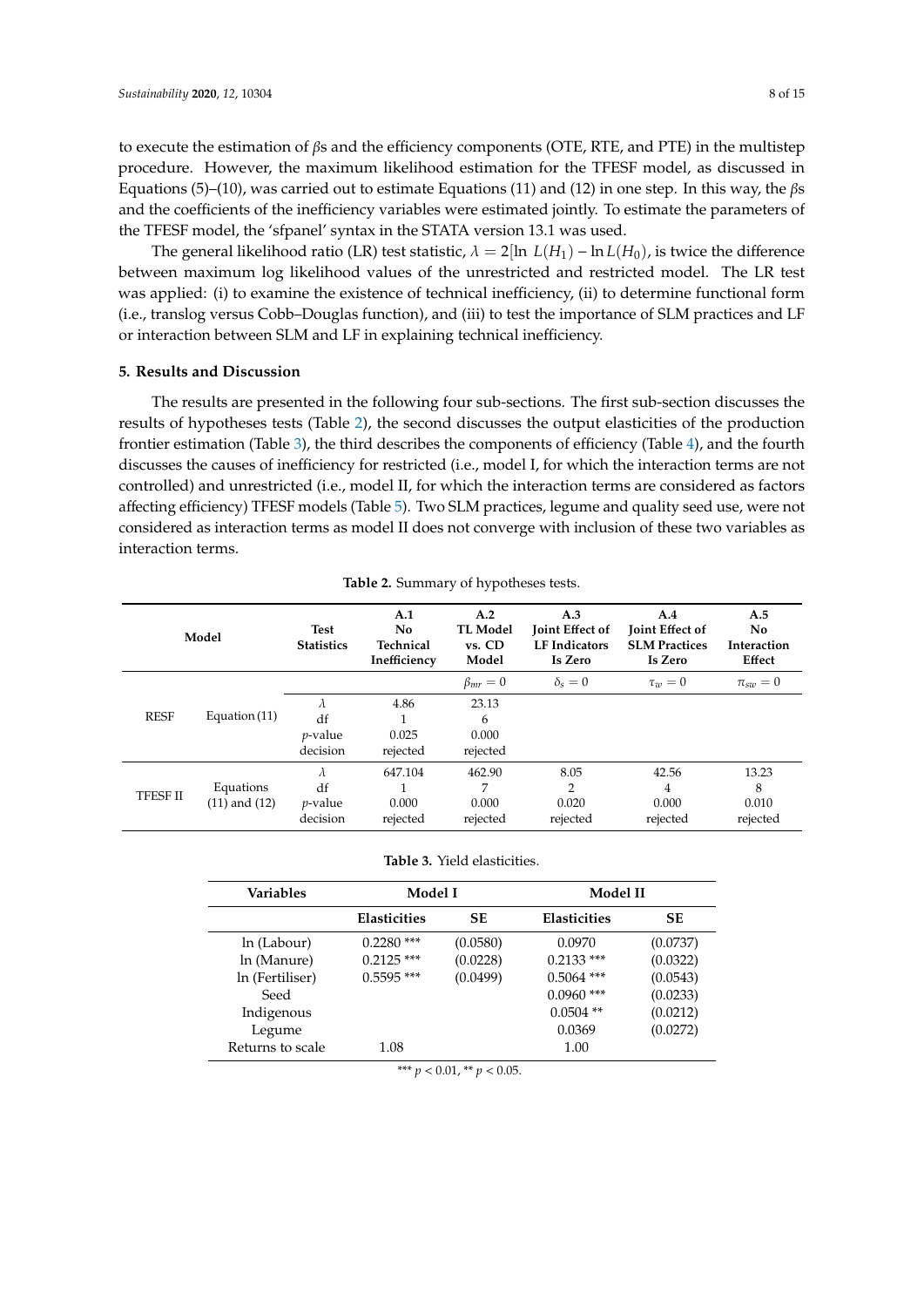<span id="page-8-0"></span>

|      | <b>Residual Efficiency</b> | <b>Persistent Efficiency</b> | <b>Overall Efficiency</b> |
|------|----------------------------|------------------------------|---------------------------|
| Mean | 0.72                       | 0.67                         | 0.49                      |
| SD.  | 0.09                       | 0.16                         | 0.16                      |
| Min  | 0.32                       | 0.26                         | 0.08                      |
| Max  | 0.91                       | በ 91                         | 0.82                      |

**Table 4.** Technical efficiency sores.

**Table 5.** Estimation of parameters for TFESF model for barley production.

<span id="page-8-1"></span>

| Variable                         |               | Model I   | Model II       |           |               |           |
|----------------------------------|---------------|-----------|----------------|-----------|---------------|-----------|
| <b>Production Function</b>       | Coef          | <b>SE</b> | Coef           | <b>SE</b> | Coef          | <b>SE</b> |
| ln (Labour)                      | $0.3579$ ***  | (0.0001)  | $0.3581$ ***   | (0.0007)  | $0.3130$ ***  | (0.0015)  |
| ln (Manure)                      | $0.3052$ ***  | (0.0001)  | $0.2867$ ***   | (0.0011)  | $0.2882$ ***  | (0.0026)  |
| ln (Fertiliser)                  | $0.3512$ ***  | (0.0001)  | $0.3534$ ***   | (0.0010)  | $0.3347$ ***  | (0.0021)  |
| Seed                             |               |           |                |           | $0.8214$ ***  | (0.0087)  |
| Indigenous                       |               |           |                |           | $0.2698$ ***  | (0.0116)  |
| Legume                           |               |           |                |           | $0.3867$ ***  | (0.0145)  |
| Factors affecting inefficiency   |               |           |                |           |               |           |
| Land1                            | 4.3284 ***    | (1.5262)  | 14.9436 ***    | (3.4223)  | 1.7271        | (8.2861)  |
| Land $1 \times$ land $1$         |               |           | $-28.0562$ *** | (8.1049)  | $-19.7118$    | (14.3803) |
| Distance 1                       | 0.1215        | (0.1796)  | $-0.0782$      | (0.1632)  | $-0.9651*$    | (0.5051)  |
| ln (Manure)                      | $0.4952$ ***  | (0.0839)  | $0.2813$ ***   | (0.0545)  | (0.19989)     | (0.1977)  |
| Seed                             | $-0.5605$ *** | (0.1862)  | $-0.3087$      | (0.1909)  | $-0.4987**$   | (0.1974)  |
| Indigenous                       | 0.1126        | (0.1813)  | $-0.0764$      | (0.1778)  | $-0.7642**$   | (0.3771)  |
| Legume                           | 0.2946        | (0.1919)  | 0.2418         | (0.1889)  | 0.7974        | (0.2210)  |
| Slope                            | $-0.4997**$   | (0.2100)  | $-0.1249$      | (0.2237)  | $-0.3610$     | (0.2736)  |
| Fertility                        | $-0.4291**$   | (0.1845)  | $-0.4033**$    | (0.1887)  | $-0.3919**$   | (0.2014)  |
| Experience                       | $-0.0060$     | (0.0057)  | $-0.0128**$    | (0.0063)  | $-0.4556$     | (0.2255)  |
| Literacy                         | $-0.3662*$    | (0.1998)  | $-0.1207$      | (0.1993)  | $0.0008**$    | (.0002)   |
| Labour                           | $0.0007$ ***  | (0.0002)  |                |           | $-0.3610$ *** | (0.2736)  |
| Land $1 \times \ln$ (Manure)     |               |           |                |           | 1.5810        | (1.2991)  |
| Land $1 \times$ Indigenous       |               |           |                |           | 4.2977        | (3.0124)  |
| Distance $1 \times \ln$ (Manure) |               |           |                |           | $-0.0042$     | (0.1087)  |
| Distance $1 \times$ Indigenous   |               |           |                |           | $1.1818\;***$ | (0.3702)  |
| Constant                         | $-24.6601$    | (17.543)  | 0.58461        | (0.5786)  | 0.3439        | (1.2611)  |
| Observations                     | 184           | 184       | 184            | 184       | 184           | 184       |

\*\*\* *p* < 0.01, \*\* *p* < 0.05, \* *p* < 0.1

#### *5.1. Hypotheses Tests*

A summary of the hypotheses tests for Equations (11) and (12) is given in Table [2.](#page-7-1) The first hypothesis states that there is no inefficiency (i.e., ordinary least squares (OLS) is an ideal estimator). The second hypothesis is that the translog (TL) specification of Equation (11) is reduced to the Cobb–Douglas (CD) specification. To conduct the test statistics for Hypotheses 1 and 2, the log likelihood values of the OLS, RESF, and TFESF models for Equation (11) were used. The test results indicate the presence of technical inefficiency, because the null hypothesis of no inefficiency was rejected at the 1% significance level for the RESF and TFESF models (see column A.1 of Table [2\)](#page-7-1). Moreover, the TL did not reduce to the CD specification, because the null hypothesis that the cross-products of input variables jointly equal zero was rejected for the TFESF and RESF models (see column A.2 of Table [2\)](#page-7-1), but we decided to use the CD specification instead of the TL as the TL specification does not converge with inclusion of factors affecting inefficiency.

Hypotheses 3 to 5 were tested using the log likelihood value of the TFESF model for Equations (11) and (12). The third hypothesis is that LF indicators, for example, plot size used for barley production and distance to a barley plot, jointly do not affect technical efficiency. This null hypothesis was rejected at the 1% significance level (see column A.3 of Table [2\)](#page-7-1). The fourth hypothesis is that the four SLM practices that are jointly deployed on the barley plots do not affect technical inefficiency. The fifth hypothesis states that the interaction terms (i.e., SLM and LF indicators) jointly do not affect efficiency.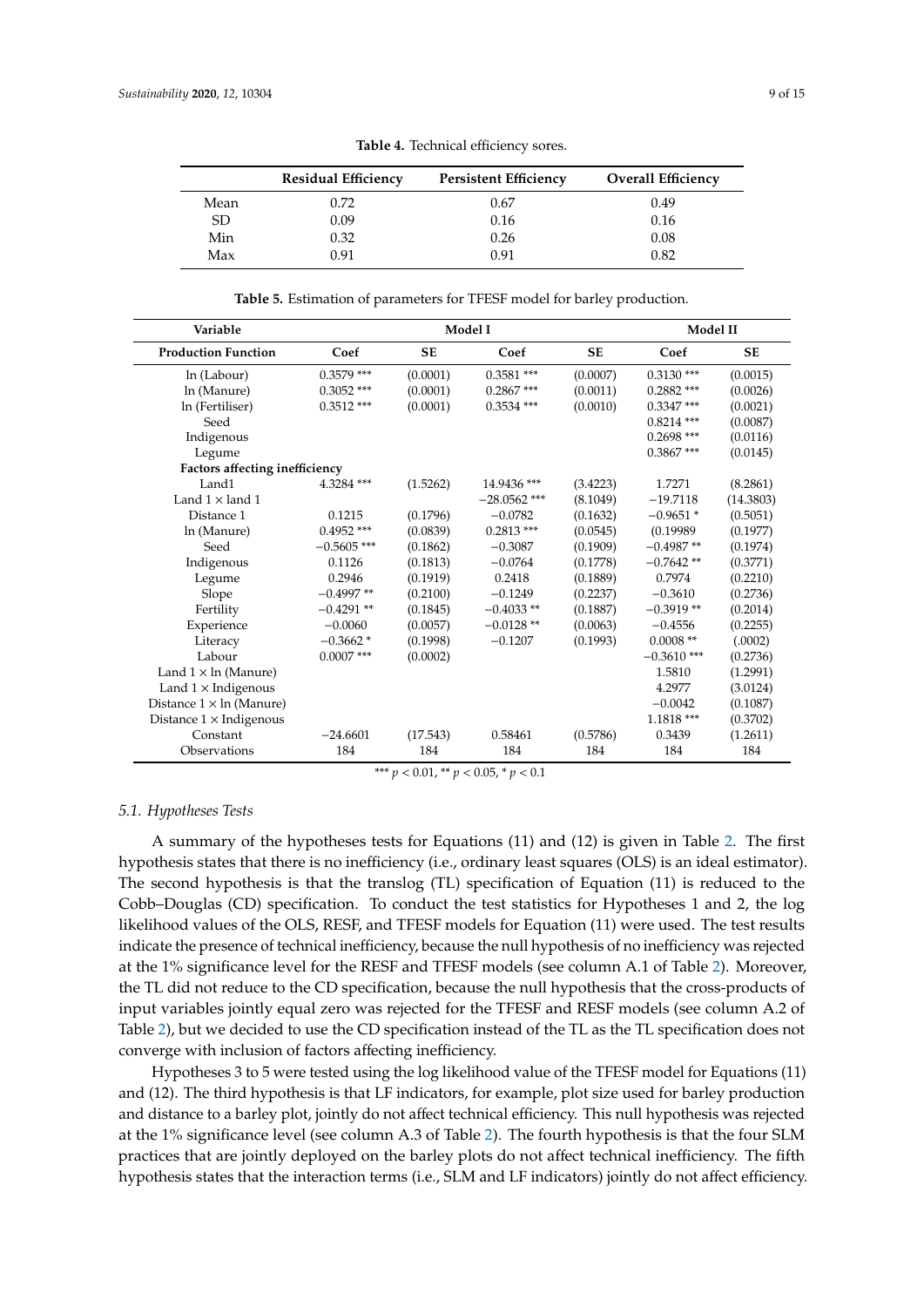The likelihood ratio test rejected the fourth and fifth null hypotheses at the 1% significance level (see columns A.4 and A.5 of Table [2,](#page-7-1) respectively). The hypotheses test results suggest that SLM practices, LF indicators, and their interactions with SLM practices are important determinants of technical efficiency.

#### *5.2. Elasticities and Returns to Scale*

Table [3](#page-7-2) presents the yield elasticities and standard errors (SE) of the TFESF models I and II. As the specification is TL for Equation (11), the elasticities are the first derivative of ln of output per ha, with respect to ln of an input. The results show that the sum of yield elasticities of the inputs was 1.08 and 1 for model I and model II respectively (see Table [3\)](#page-7-2). This implies that a 1% increase in the use of inputs would result in a proportionate increase in yield.

The yield elasticities of the fertiliser were highest, followed by manure. Although the high yield elasticity of fertiliser is important to ensure food security, fertiliser is less environmentally friendly than manure. A kilogram increase in fertiliser use led to a 0.51 to 0.56% change in yield in the TFESF model. Moreover, the yield elasticity results of SLM practices were positive and significant (except legume), which is promising for the environment as the use of SLM practices is sustainable, as SLM practices are eco-friendly and economical for farmers. The yield elasticity of labour is comparable to the results of Seyoum [\[54\]](#page-13-23) for maize production in Ethiopia.

## *5.3. Technical E*ffi*ciency Components*

The RESF model by Kumbhakar et al. [\[40\]](#page-13-9) is able to distinctly report the magnitude of persistent plot-invariant efficiency (PTE) and plot-varying efficiency (RTE) components. Results show that efficiency varies greatly between plots, as well as between farmers (Table [4\)](#page-8-0). The RTE was between 32% and 91%, whereas the PTE was between 26% and 91%, implying that efficiency variation is significant for both RTE and PTE. The mean value of RTE was 72%, i.e., higher than the mean value of PTE of 67%. This implies that although the mean inefficiency of 33% between farmers was higher than the mean inefficiency of 28% between plots, it is important to reduce inefficiency between farms and between plots to ensure sustainable production in a changing climate, as both inefficiency levels are significant. Moreover, this result confirms the findings of Kumbhakar et al. [\[40\]](#page-13-9).

Moreover, the mean OTE of 49% (and its range from 8 to 82%) implies a large gap between actual and potential output; hence, farmers have room to increase output by more than 51% without increasing the use of inputs (such as labour) by adopting the technologies and techniques used on the best-managed fields.

#### *5.4. Factors A*ff*ecting Ine*ffi*ciency*

This section focuses on the estimation results of the two TFESF models: TFESF models I and II are presented in Table [5.](#page-8-1) LF indicators affect inefficiency. In particular, the size of the plot used for barley production reduced inefficiency after some threshold level (a plot size below 0.27 hectares increased inefficiency, while plots above this size decreased inefficiency). This indicates that larger plots could increase investment in land quality improvement. Farmers construct homes closer to larger plots to ease manure application and other forms of investments that enhance soil quality in these plots. This result implies that increasing the size of a plot, for example, by reducing LF through the voluntary exchange of plots, is critical to reduce inefficiency. This result is also supported by the findings of Niroula and Thapa [\[33\]](#page-13-2).

Distance to the barley field from home either increases efficiency (TFESF model II) or has no effect on efficiency (TFESF model I). However, distance was found to decrease efficiency in studies by Tan et al. [\[55\]](#page-13-24), and Rahmana [\[31\]](#page-13-0) found that the larger the number of plots (i.e., LF) the lower the efficiency. The variation in results can be attributed to the fact that, as opposed to the expectation, investment in nearby plots was not higher than in remote plots. For example, the mean of manure and fertiliser applied per hectare in nearby plots was not significantly higher than for remote plots.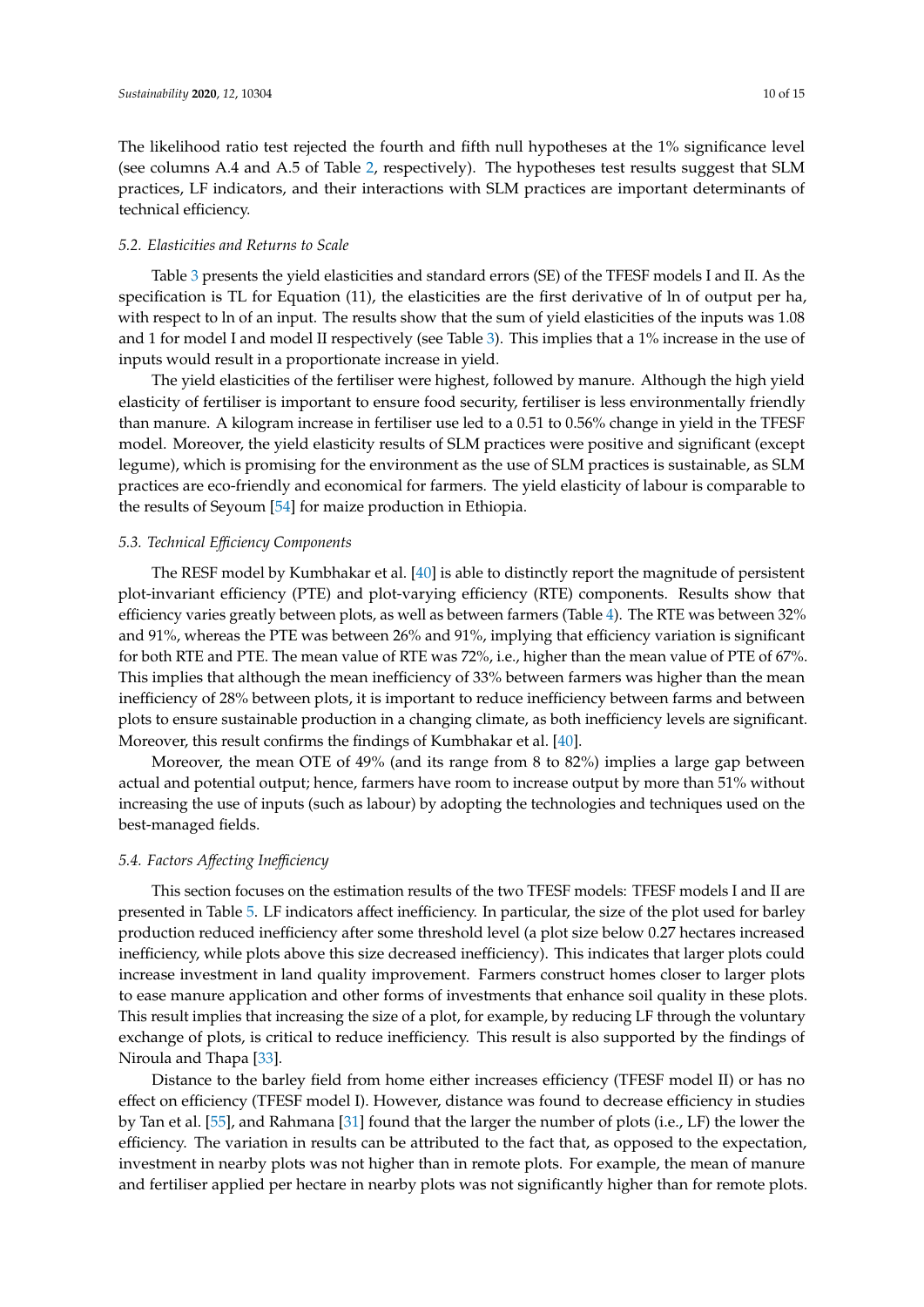SLM practices did have a significant effect on efficiency. For instance, increasing quality seed use was found to improve efficiency, while manure application decreased efficiency, as manure application is demanding, particularly on fragmented plots.

The technical efficiency effects of SLM practices were jointly conditioned by LF indicators. However, the effect of some specific SLM practices on efficiency was not conditioned by the level of LF. For instance, manure application on larger plots used for barley production neither improved nor lowered efficiency. Some possible explanations for this result are: first, although farmers commonly construct separate homes to increase manure application on larger plots located away from their main home [\[56\]](#page-14-0), the amount of manure and fertiliser applied per hectare decreases significantly as the plot size increases. Second, increasing indigenous tree planting on larger plots did not change inefficiency, even though we hypothesised that planting trees on fragmented plots would lead to more border conflicts, creating a negative interaction effect.

This result may be explained by the fact that the age of trees planted and size of the plot used for barley production were not strongly correlated; in addition, the number of indigenous trees planted and the size of the plot used were also not significantly correlated. The average age of trees planted was eight years and the average number of trees planted per ha was 34, which was not sufficient to significantly alter erosion and soil fertility levels. Finally, manure application on distant plots did not affect efficiency: the reason for this is perhaps that an inadequate amount of manure is used, as applying this practice on remote plots is demanding.

The absence of a significant effect of most of the specific SLM practices and the interaction between most of the specific SLM and LF indicators on efficiency implies that SLM practices, or the way they are applied, are unable to improve efficiency. In particular, the lack of manure and resources to buy inputs (such as quality seed or tree seedlings) may be a cause for this. Moreover, the SLM practices employed by farmers may not be sufficiently effective in reducing the current impact of climate change. Support from agricultural experts and training of farmers to enhance innovation in land management and increasing access to credit to buy inputs are needed to make existing SLM practices more effective. Soil fertility enhancement was found to be efficiency improving, implying the positive long-term effect of SLM practices. The farming experiences of farmers and education levels increased efficiency, which is consistent with Tan et al. [\[34\]](#page-13-3), while more labour hours used in fragmented plots discouraged efficiency implying the existence of surplus labour.

#### <span id="page-10-0"></span>**6. Conclusions**

Increasing barley yield is imperative to feed the increasing population in the Gamo Highlands. However, a changing climate is expected to increase the gap between grain supply and demand, largely by decreasing yield per hectare. Smallholder farmers have limited options to meet the growing food demand but face ample restraints. For instance, adverse impacts of climate change are increasing while virgin land to increase production is unavailable or scarce. Farm fields are fragmented, which impedes the effective implementation of sustainable land management practices to deal with the impacts of climate change and to restore ecosystem functions, leading to production inefficiency. However, on the other hand, land fragmentation allows farmers to access various plots with heterogeneous soil types and distinct agroecological zones that are important to spread production risks. For these reasons, we hypothesised that LF and SLM practices jointly affect efficiency. Furthermore, we postulated that technical efficiency might not be constant across multiple separate plots for a given farmer.

We found that LF indicators did conjointly affect technical efficiency and that larger plot sizes improved efficiency. Furthermore, in a changing climate, we also found that SLM practices jointly affected technical efficiency, specifically, quality seed use improved efficiency, but manure application impeded efficiency as manure use is a demanding activity. Moreover, LF indicators and SLM practices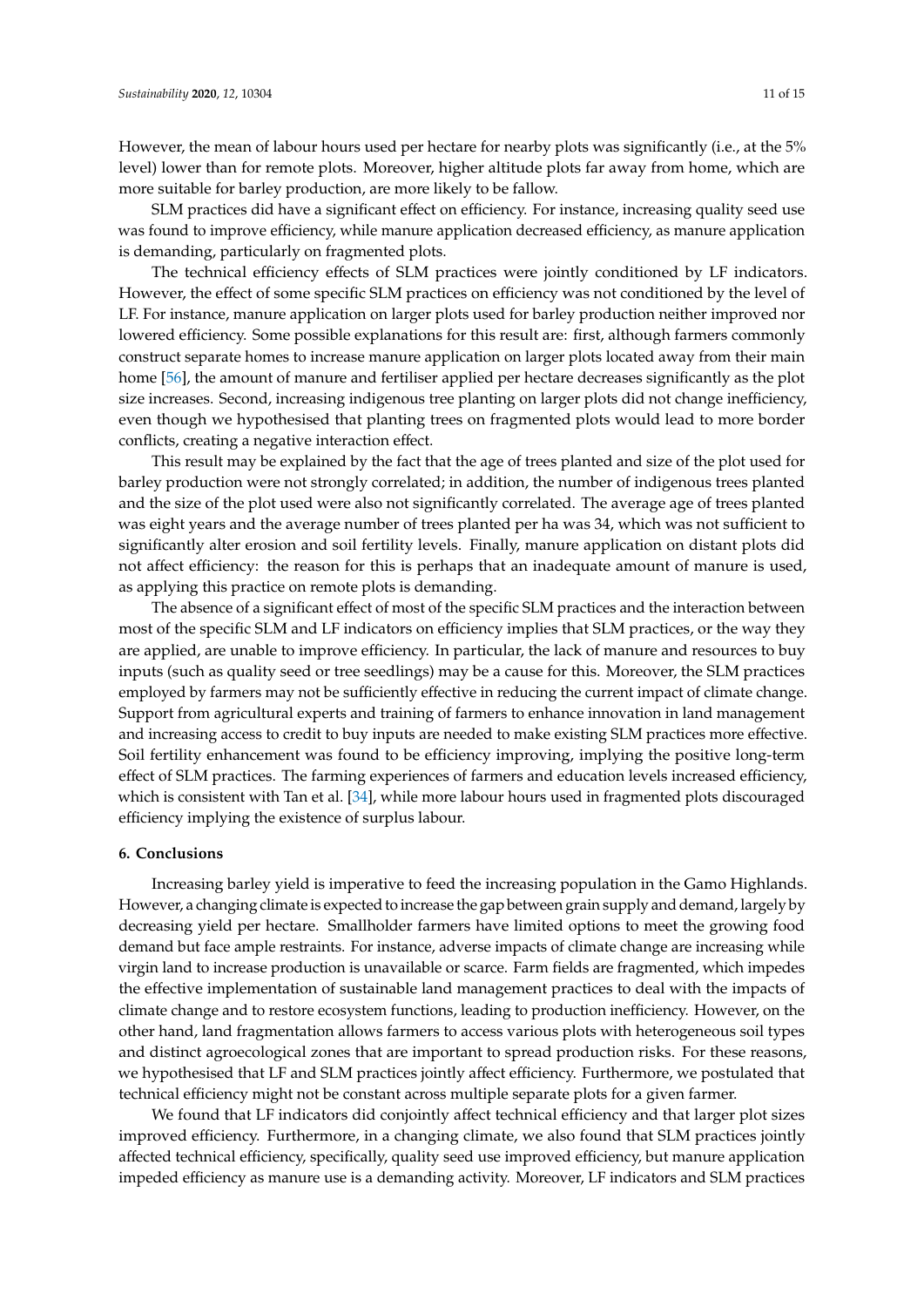cooperatively influenced technical efficiency. The overall result implies that SLM practices are not innovative enough to enhance efficiency or that there are constraints (e.g., lack of resources) that hinder their full potential to deal with climate change. Innovative SLM practices entail, for example, the planting of broadleaf indigenous trees and grasses on terraces to be used as fodder instead of bare terraces and composting instead of labour-intensive manure application.

The assumption that technical efficiency across multiple separate plots owned by the same farmer is equal needs to be reconsidered in efficiency studies. We found that technical efficiency varies across plots for farmers. The mean technical efficiency within plots was 72% and between farmers was 67%. The overall mean technical efficiency was 49%. This indicates that farmers have significant room to increase yield without using additional inputs, offering perspectives for increasing food supply in situations where virgin soil for food production is unavailable and limited.

This study introduced the joint effect of SLM practices as a climate change adaptation scheme and LF on technical efficiency as a contribution to existing studies. Moreover, the study proved that the assumption that efficiency is constant across multiple separate plots per farm leads to an inaccurate estimation of inefficiency levels. Efficiency is plot-invariant and plot-varying for farmers with multiple plots. Therefore, farmers can increase technical efficiency and yield if awareness is created about the drawbacks of fragmentation. Policy measures that reduce residual and persistent inefficiency are desirable as the magnitude of both inefficiency estimates is considerable. To achieve this, farmers can decrease LF by grouping small separate plots into larger dissimilar plots through bartering and leasing. To address the risk involved in land lease, sharecropping can be used. Moreover, constraints that limit the full potential of existing SLM practices should be lifted (e.g., resources provided to buy inputs) and new, more innovative SLM practices should be introduced to deal with the shifting climate. Agricultural experts can introduce ground-breaking SLM practices and maintenance of these practices to better cope with climate alteration and improve soil and vegetation coverage of farm lands. Future studies in the area can focus on the scale and allocative efficiency effects of land fragmentation. In this study we considered 2 plots per farm out of 26 plots per farm on average, due to resource reasons, but future studies could increase the number of plots studied to better explain the economic, social and environmental effects of land fragmentation.

**Author Contributions:** The following statements should be used "Conceptualization, T.C.C. and L.F.; methodology, T.C.C. and J.P.; software, T.C.C.; validation, T.C.C.; formal analysis, T.C.C. and J.P.; investigation, T.C.C. and L.F.; resources, T.C.C. and L.F.; data curation, T.C.C.; writing—original draft preparation, T.C.C.; writing—review and editing, J.P. and L.F.; supervision, L.F. and J.P.; project administration, T.C.C.; funding acquisition, T.C.C. All authors have read and agreed to the published version of the manuscript".

**Funding:** This research was financed by the Netherlands Organization for International Cooperation in Higher Education (Nuffic), under grant no. NICHE/ETH/020, and coordinated by Wageningen University and Research and Tilburg University.

**Conflicts of Interest:** The authors declare no conflict of interest.

## **References**

- <span id="page-11-0"></span>1. Schlenker, W.; Lobell, D.B. Robust negative impacts of climate change on African agriculture. *Environ. Res. Lett.* **2010**, *5*, 014010. [\[CrossRef\]](http://dx.doi.org/10.1088/1748-9326/5/1/014010)
- <span id="page-11-1"></span>2. Deressa, T.T.; Hassan, R.M. Economic impact of climate change on crop production in Ethiopia: Evidence from cross-section measures. *J. Afr. Econ.* **2009**, *18*, 529–554. [\[CrossRef\]](http://dx.doi.org/10.1093/jae/ejp002)
- <span id="page-11-2"></span>3. Parry, M.; Rosenzweig, C.; Iglesias, A.; Fischer, G.; Livermore, M. Climate change and world food security: A new assessment. *Glob. Environ. Chang.* **1999**, *9*, S51–S67. [\[CrossRef\]](http://dx.doi.org/10.1016/S0959-3780(99)00018-7)
- <span id="page-11-3"></span>4. Wijeratne, M.A.; Anandacoomaraswamy, A.; Amarathunga, M.K.S.L.D.; Ratnasiri, J.; Basnayake, B.R.S.B.; Kalra, N. Assessment of impact of climate change on productivity of tea (*Camellia sinensis* L.) plantations in Sri Lanka. *Natl. Sci. Found. Sri Lanka* **2007**, *35*, 119–126. [\[CrossRef\]](http://dx.doi.org/10.4038/jnsfsr.v35i2.3676)
- <span id="page-11-4"></span>5. Challinor, A.; Wheeler, T.; Garforth, C.; Craufurd, P.; Kassam, A. Assessing the vulnerability of food crop systems in Africa to climate change. *Clim. Chang.* **2007**, *83*, 381–399. [\[CrossRef\]](http://dx.doi.org/10.1007/s10584-007-9249-0)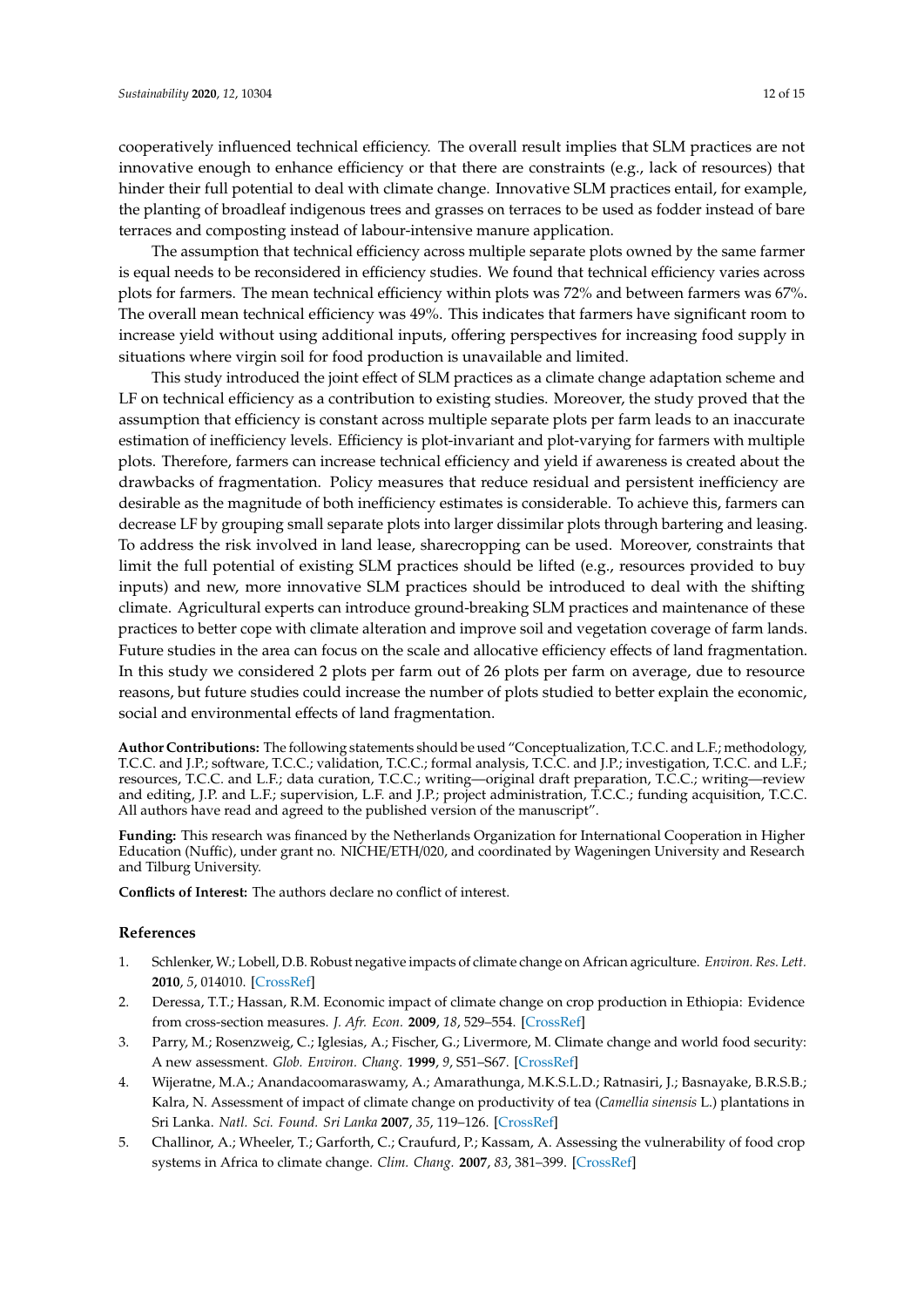- <span id="page-12-0"></span>6. Kotir, H.J. Climate change and variability in Sub-Saharan Africa: A review of current and future trends and impacts on agriculture and food security. *Environ. Dev. Sustain.* **2011**, *13*, 587–605. [\[CrossRef\]](http://dx.doi.org/10.1007/s10668-010-9278-0)
- <span id="page-12-1"></span>7. Scholes, R.J.; Biggs, R. *Ecosystem Services in Southern Africa: A Regional Assessment*; Council for Scientific and Industrial Research: Pretoria, South Africa, 2004.
- <span id="page-12-2"></span>8. Knox, J.; Hess, T.; Daccache, A.; Wheeler, T. Climate change impacts on crop productivity in Africa and South Asia. *Environ. Res. Lett.* **2012**, *7*, 034032. [\[CrossRef\]](http://dx.doi.org/10.1088/1748-9326/7/3/034032)
- <span id="page-12-3"></span>9. Adger, W.N.; Huq, S.; Brown, K.; Conway, D.; Hulme, M. Adaptation to climate change in the developing world. *Prog. Dev. Stud.* **2003**, *3*, 179–195. [\[CrossRef\]](http://dx.doi.org/10.1191/1464993403ps060oa)
- 10. Kurukulasuriya, P.; Mendelsohn, R. *A Ricardian Analysis of the Impact of Climate Change on African Cropland*; The World Bank: Washington, DC, USA, 2008; Volume 2.
- <span id="page-12-4"></span>11. IPCC. Climate Change: The Scientific Basis. In *Modelling the Turnover of Organic Matter in Long-Term Experiments at Rothamstedt*; Jenkinson, D.S., Hart, P.B.S., Rayner, J.H., Parry, L.C., Eds.; Cambridge University Press: Cambridge, UK; New York, NY, USA, 2001.
- <span id="page-12-5"></span>12. Parry, M.; Canziani, O.; Palutikof, J.; van der Linden, P.; Hanson, C. *Climate Change 2007: Impacts, Adaptation and Vulnerability*; Cambridge University Press: Cambridge, UK, 2007; Volume 4, pp. 1–976.
- <span id="page-12-6"></span>13. Kandlinkar, M.; Risbey, J. Agricultural impacts of climate change: If adaptation is the answer, what is the question? *Clim. Chang.* **2000**, *45*, 529–539. [\[CrossRef\]](http://dx.doi.org/10.1023/A:1005546716266)
- <span id="page-12-7"></span>14. Vermeulen, S.J.; Aggarwal, P.K.; Ainslie, A.; Angelone, C.; Campbell, B.M.; Challinor, A.J.; Hansen, J.W.; Ingram, J.S.I.; Jarvis, A.; Kristjansonak, P.; et al. Options for support to agriculture and food security under climate change. *Environ. Sci. Policy* **2012**, *15*, 136–144. [\[CrossRef\]](http://dx.doi.org/10.1016/j.envsci.2011.09.003)
- <span id="page-12-8"></span>15. Di Falco, S. Adaptation to climate change in Sub-Saharan agriculture: Assessing the evidence and rethinking the drivers. *Eur. Rev. Agric. Econ.* **2014**, *41*, 405–430. [\[CrossRef\]](http://dx.doi.org/10.1093/erae/jbu014)
- <span id="page-12-9"></span>16. Di Falco, S.; Veronesi, M.; Yesuf, M. Does adaptation to climate change provide food security? A microperspective from Ethiopia. *Am. J. Agric. Econ.* **2011**, *93*, 825–842. [\[CrossRef\]](http://dx.doi.org/10.1093/ajae/aar006)
- <span id="page-12-10"></span>17. FAO. *FAO Statistical Yearbook 2012*; Food and Agricultural Organization of the United Nations: Rome, Italy, 2012.
- <span id="page-12-11"></span>18. Tolessa, T.; Senbeta, F.; Kidane, M. The impact of land use/land cover change on ecosystem services in the central highlands of Ethiopia. *Ecosyst. Serv.* **2017**, *23*, 47–54. [\[CrossRef\]](http://dx.doi.org/10.1016/j.ecoser.2016.11.010)
- <span id="page-12-12"></span>19. Pretty, J.; Toulmin, C.; Williams, S. Sustainable intensification in African agriculture. *Int. J. Agric. Sustain.* **2011**, *9*, 5–24. [\[CrossRef\]](http://dx.doi.org/10.3763/ijas.2010.0583)
- <span id="page-12-13"></span>20. Motavalli, P.; Nelson, K.; Udawatta, R.; Jose, S.; Bardhan, S. Global achievements in sustainable land management. *Int. Soil Water Conserv. Res.* **2013**, *1*, 1–10. [\[CrossRef\]](http://dx.doi.org/10.1016/S2095-6339(15)30044-7)
- 21. Schirpke, U.; Kohler, M.; Leitinger, G.; Fontana, V.; Tasser, E.; Tappeiner, U. Future impacts of changing land-use and climate on ecosystem services of mountain grassland and their resilience. *Ecosyst. Serv.* **2017**, *26*, 79–94. [\[CrossRef\]](http://dx.doi.org/10.1016/j.ecoser.2017.06.008) [\[PubMed\]](http://www.ncbi.nlm.nih.gov/pubmed/31110934)
- <span id="page-12-14"></span>22. Fernandes, E.C.; Burcroff, R. *Sustainable Land Management: Challenges, Opportunities, and Trade-o*ff*s*; World Bank: Washington, DC, USA, 2006.
- <span id="page-12-15"></span>23. Deininger, K.; Jin, S. Tenure security and land-related investment: Evidence from Ethiopia. *Eur. Econ. Rev.* **2006**, *50*, 1245–1277. [\[CrossRef\]](http://dx.doi.org/10.1016/j.euroecorev.2005.02.001)
- <span id="page-12-16"></span>24. Teshome, A.; de Graaff, J.; Ritsema, C.; Kassie, M. Farmers' perceptions about the influence of land quality, land fragmentation and tenure systems on sustainable land management in the north western Ethiopian highlands. *Land Degrad. Dev.* **2014**, *27*, 884–898. [\[CrossRef\]](http://dx.doi.org/10.1002/ldr.2298)
- <span id="page-12-17"></span>25. Gashaw, T.A. Agricultural land fragmentation and productivity in Ethiopia: Review. *Int. J. Adv. Sci. Res.* **2017**, *2*, 18–22.
- <span id="page-12-18"></span>26. Nguyen, T.; Cheng, E.; Findlay, C. Land fragmentation and productivity in China in the 1990s. *China Econ. Rev.* **1996**, *7*, 169–180. [\[CrossRef\]](http://dx.doi.org/10.1016/S1043-951X(96)90007-3)
- <span id="page-12-19"></span>27. Kawasaki, K. The costs and benefits of land fragmentation of rice farms in Japan. *Aust. J. Agric. Resour. Econ.* **2010**, *54*, 509–526. [\[CrossRef\]](http://dx.doi.org/10.1111/j.1467-8489.2010.00509.x)
- <span id="page-12-20"></span>28. Manjunatha, A.; Anik, R.A.; Speelman, S.; Nuppenau, E. Impact of land fragmentation, farm size, land ownership and crop diversity on profit and efficiency of irrigated farms in India. *Land Use Policy* **2013**, *31*, 397–405. [\[CrossRef\]](http://dx.doi.org/10.1016/j.landusepol.2012.08.005)
- 29. Di Falco, S.; Penov, I.; Aleksiev, A.; Van Rensburg, T.M. Agrobiodiversity, farm profits and land fragmentation: Evidence from Bulgaria. *Land Use Policy* **2010**, *27*, 763–771. [\[CrossRef\]](http://dx.doi.org/10.1016/j.landusepol.2009.10.007)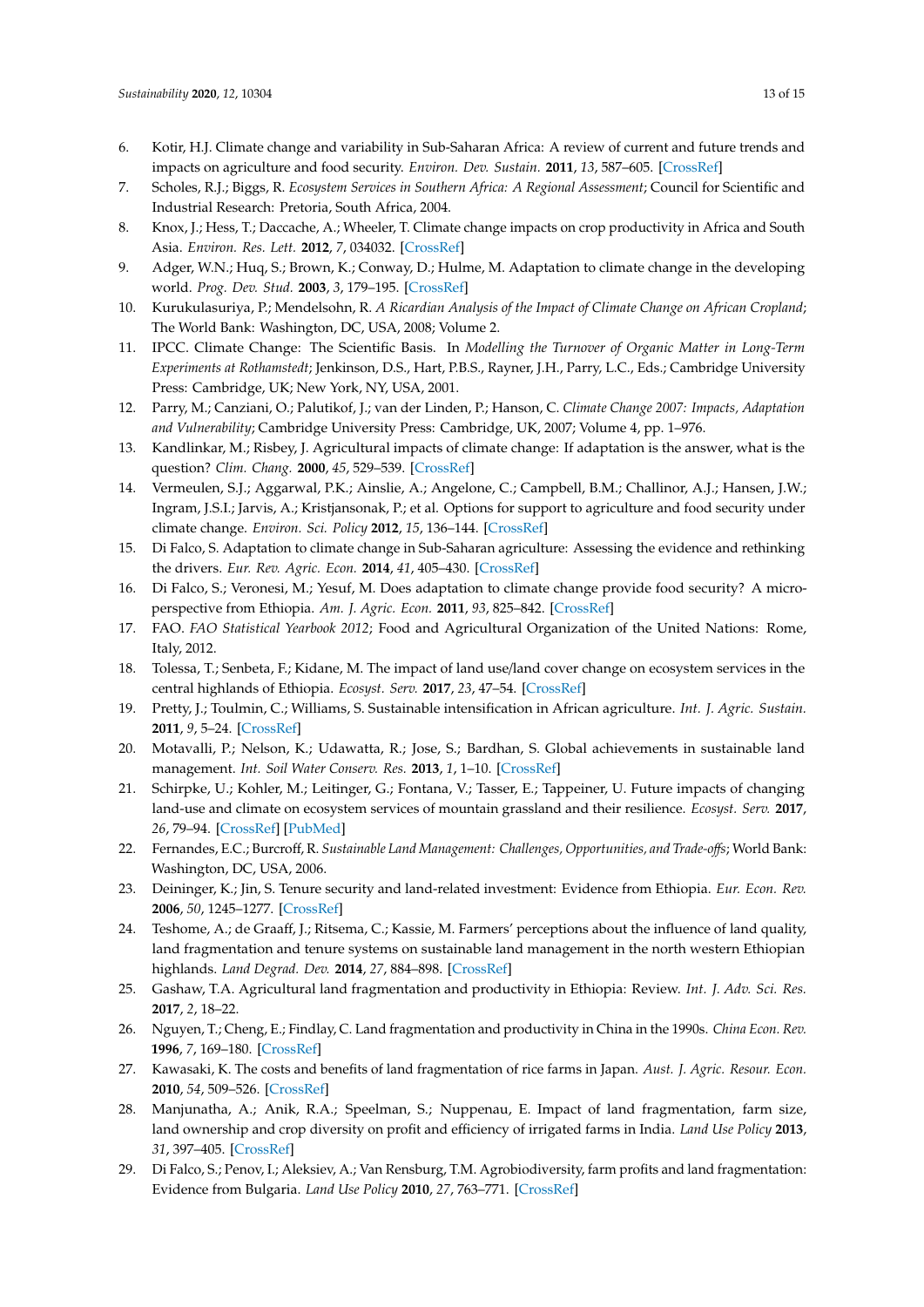- 30. Reidsma, P.; Ewert, F.; Lansink, A.O.; Leemans, R. Adaptation to climate change and climate variability in European agriculture: The importance of farm level responses. *Eur. J. Agron.* **2010**, *32*, 91–102. [\[CrossRef\]](http://dx.doi.org/10.1016/j.eja.2009.06.003)
- <span id="page-13-0"></span>31. Rahman, S.; Rahman, M. Impact of land fragmentation and resource ownership on productivity and efficiency: The case of rice producers in Bangladesh. *Land Use Policy* **2008**, *26*, 95–103. [\[CrossRef\]](http://dx.doi.org/10.1016/j.landusepol.2008.01.003)
- <span id="page-13-1"></span>32. Koopmans, T.C. *An Analysis of Production as E*ffi*cient Combination of Activities*; John Wiley: New York, NY, USA, 1951.
- <span id="page-13-2"></span>33. Niroula, G.S.; Thapa, G.B. Impacts of land fragmentation on input use, crop yield and production efficiency in the mountains of Nepal. *Land Degrad. Dev.* **2007**, *18*, 237–248. [\[CrossRef\]](http://dx.doi.org/10.1002/ldr.771)
- <span id="page-13-3"></span>34. Tan, S.; Heerink, N.; Kuyvenhoven, A.; Qu, F. Impact of land fragmentation on rice producers' technical efficiency in South-East China. *NJAS Wagening. J. Life Sci.* **2010**, *57*, 117–123. [\[CrossRef\]](http://dx.doi.org/10.1016/j.njas.2010.02.001)
- <span id="page-13-4"></span>35. Aigner, D.; Lovell, C.A.K.; Schmidt, P. Formulation and estimation of stochastic frontier production function models. *J. Econom.* **1977**, *6*, 21–37. [\[CrossRef\]](http://dx.doi.org/10.1016/0304-4076(77)90052-5)
- <span id="page-13-5"></span>36. Meeusen, W.; van Den Broeck, J. Efficiency estimation from Cobb-Douglas production functions with composed error. *Int. Econ. Rev.* **1977**, *18*, 435–444. [\[CrossRef\]](http://dx.doi.org/10.2307/2525757)
- <span id="page-13-6"></span>37. Bentley, J. Economic and ecological approaches to land fragmentation: In defense of a much-aligned phenomenon. *Annu. Rev. Anthropol.* **1987**, *16*, 31–67. [\[CrossRef\]](http://dx.doi.org/10.1146/annurev.an.16.100187.000335)
- <span id="page-13-7"></span>38. De Lisle, D. Effects of distance on cropping patterns internal to the farm. *Ann. Assoc. Am. Geogr.* **1982**, *72*, 88–98. [\[CrossRef\]](http://dx.doi.org/10.1111/j.1467-8306.1982.tb01385.x)
- <span id="page-13-8"></span>39. Blarel, B.; Hazell, P.; Place, F.; Quiggin, J. The economics of farm fragmentation: Evidence from Ghana and Rwanda. *World Bank Econ. Rev.* **1992**, *6*, 233–254. [\[CrossRef\]](http://dx.doi.org/10.1093/wber/6.2.233)
- <span id="page-13-9"></span>40. Kumbhakar, S.C.; Lien, G.; Hardaker, J.B. Technical efficiency in competing panel data models: A study of Norwegian grain farming. *J. Product. Anal.* **2014**, *41*, 321–337. [\[CrossRef\]](http://dx.doi.org/10.1007/s11123-012-0303-1)
- <span id="page-13-10"></span>41. Greene, W. Fixed and random effects in stochastic frontier models. *J. Product. Anal.* **2005**, *23*, 7–32. [\[CrossRef\]](http://dx.doi.org/10.1007/s11123-004-8545-1)
- <span id="page-13-11"></span>42. Kumbhakar, S.C.; Wang, H.; Horncastle, A.P. *A Practitioner's Guide to Stochastic Frontier Analysis Using Stata*; Cambridge University Press: New York, NY, USA, 2015.
- <span id="page-13-12"></span>43. Kumbhakar, S.C.; Heshmati, A. Efficiency measurement in Swedish dairy farms: An application of rotating panel data, 1976–88. *Am. J. Agric. Econ.* **1995**, *77*, 660–674. [\[CrossRef\]](http://dx.doi.org/10.2307/1243233)
- <span id="page-13-13"></span>44. Jondrow, J.; Lovell, C.K.; Materov, I.S.; Schmidt, P. On the estimation of technical inefficiency in the stochastic frontier production function model. *J. Econom.* **1982**, *19*, 233–238. [\[CrossRef\]](http://dx.doi.org/10.1016/0304-4076(82)90004-5)
- <span id="page-13-14"></span>45. Belay, K.; Manig, W. Access to rural land in eastern Ethiopia: Mismatch between policy and reality. *Agric. Rural Dev. Trop. Subtrop.* **2004**, *105*, 123–138.
- <span id="page-13-15"></span>46. Hung, V.P.; MacAulay, T.G.; Marsh, P.S. The economics of land fragmentation in the north of Vietnam. *Aust. J. Agric. Resour. Econ.* **2007**, *51*, 195–211. [\[CrossRef\]](http://dx.doi.org/10.1111/j.1467-8489.2007.00378.x)
- <span id="page-13-16"></span>47. Sherlund, S.M.; Barrett, C.B.; Adesina, A.A. Smallholder technical efficiency controlling for environmental production conditions. *J. Dev. Econ.* **2002**, *69*, 85–101. [\[CrossRef\]](http://dx.doi.org/10.1016/S0304-3878(02)00054-8)
- <span id="page-13-17"></span>48. Bizimana, C.; Nieuwoudt, W.L.; Ferrer, S.R. Farm size, land fragmentation and economic efficiency in southern Rwanda. *Agrekon* **2004**, *43*, 244–262. [\[CrossRef\]](http://dx.doi.org/10.1080/03031853.2004.9523648)
- <span id="page-13-18"></span>49. Heston, A.; Kumar, D. The persistence of land fragmentation in peasant agriculture: An analysis of South Asian cases. *Explor. Econ. Hist.* **1983**, *20*, 199–230. [\[CrossRef\]](http://dx.doi.org/10.1016/0014-4983(83)90022-0)
- <span id="page-13-19"></span>50. Wan, G.; Cheng, E. Effects of land fragmentation and returns to scale in the Chinese farming sector. *Appl. Econ.* **2001**, *33*, 183–194. [\[CrossRef\]](http://dx.doi.org/10.1080/00036840121811)
- <span id="page-13-20"></span>51. Tappan, G.; McGahuey, M. Tracking environmental dynamics and agricultural intensification in southern Mali. *Agric. Syst.* **2007**, *94*, 38–51. [\[CrossRef\]](http://dx.doi.org/10.1016/j.agsy.2005.07.011)
- <span id="page-13-21"></span>52. Wang, H. Heteroscedasticity and non-monotonic efficiency effects of a stochastic frontier model. *J. Product. Anal.* **2002**, *18*, 241–253. [\[CrossRef\]](http://dx.doi.org/10.1023/A:1020638827640)
- <span id="page-13-22"></span>53. Battese, G.E.; Malik, S.J.; Gill, M.A. An investigation of technical inefficiencies of production of wheat farmers in four districts of Pakistan. *J. Agric. Econ.* **1996**, *47*, 37–49. [\[CrossRef\]](http://dx.doi.org/10.1111/j.1477-9552.1996.tb00670.x)
- <span id="page-13-23"></span>54. Seyoum, E.T.; Battes, G.E.; Fleming, E.M. Technical efficiency and productivity of maize producers in eastern Ethiopia: A study of farmers within and outside the Sasakawa-Global 2000 project. *Agric. Econ.* **1998**, *19*, 341–348.
- <span id="page-13-24"></span>55. Tan, S.; Heerink, N.; Qu, F. Land fragmentation and its driving forces in China. *Land Use Policy* **2006**, *23*, 272–285. [\[CrossRef\]](http://dx.doi.org/10.1016/j.landusepol.2004.12.001)